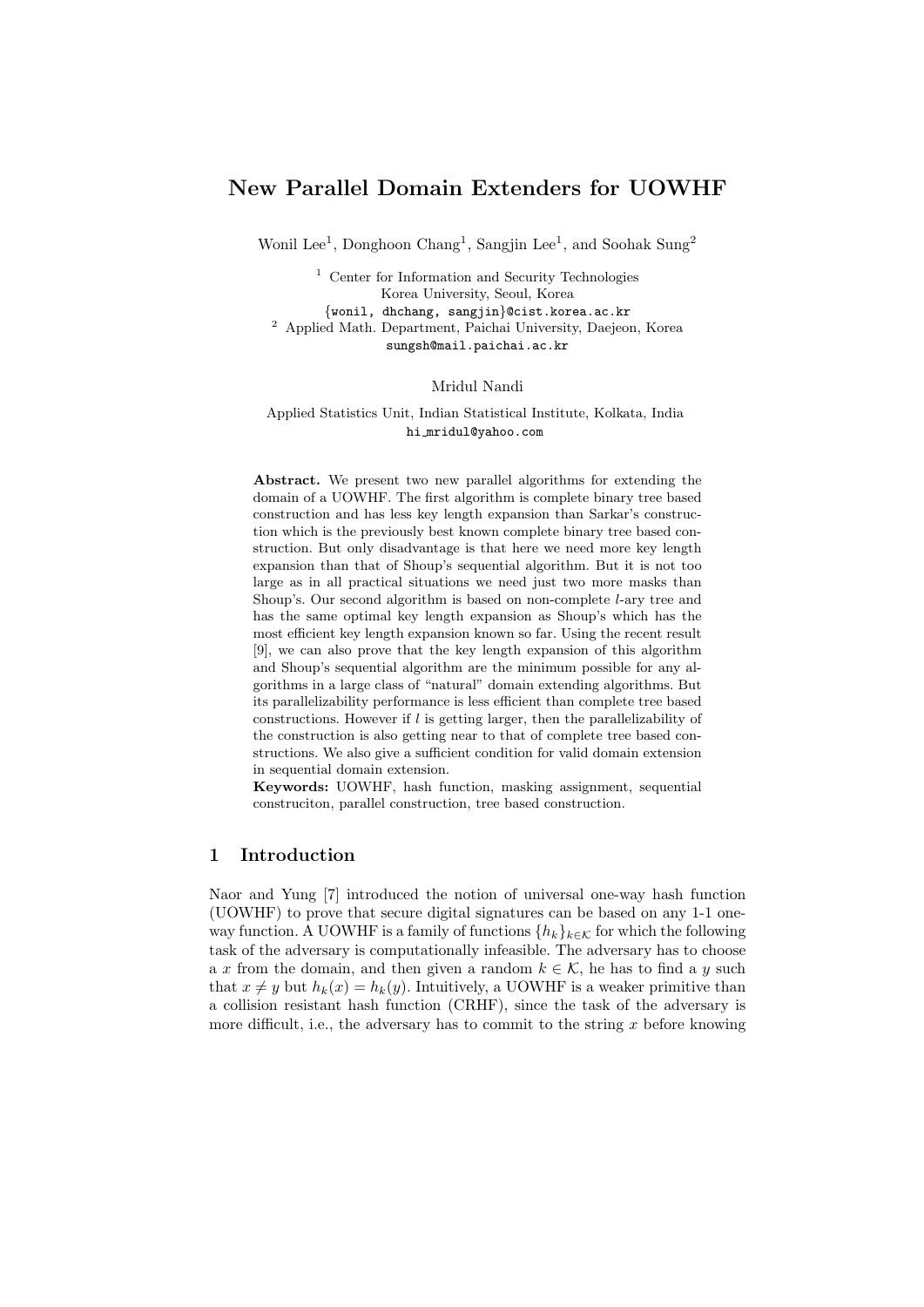the actual hash function  $h_k$  for which the collision has to be found. Furthermore, Simon [11] had shown that there is an oracle relative to which UOWHFs exist but not CRHFs.

A UOWHF is an attractive alternative to a CRHF because it seems that building an efficient and secure UOWHF is easier than building an efficient and secure CRHF, and in many applications, most importantly for building digital signature schemes, a UOWHF is sufficient. In addition, as mentioned in [1], the birthday attack does not apply to UOWHFs. Hence the size of the message digest can be significantly shorter.

A reasonable approach to designing a UOWHF that hashes messages of arbitrary and variable length is to first design a compression function, that is, a UOWHF that hashes fixed-length messages, and then design a method for composing these compression functions so as to hash arbitrary and variable messages. The present paper deals with the second problem, that of composing compression functions. We will call the composite method construction or domain extender for the most part in this paper. The main technical problem in designing such domain extender is to keep the key length of the domain extender from getting too large.

The rest of this paper is organized as follows. Motivation and our contributions are given in Section 2. Some detailed history of UOWHF is also provided in Section 2 in order to precisely explain our contributions. Preliminaries are given in Section 3. We will generalize Shoup's sequential construction in Section 4. In this section we also provide a sufficient condition for valid sequential domain extension. Then we will present our new complete binary tree based parallel domain extender and will give a proof of validness of the extension in Section 5. we will present our second new parallel domain extender which is based on non-complete l-ary tree and the proof of security in Section 6. In Section 7, we specifically compare the known constructions with our two constructions. This paper concludes with Section 8.

# 2 Motivation and Our contribution

Most practical signature schemes follow "hash-and-sign" paradigm. They take a message  $M$  of an arbitrary length and hash it to obtain a constant length string, which is then fed into a signing algorithm. Many schemes use CRHFs to hash a message  $x$ , but as it was first pointed out in [1] a UOWHF suffices for that purpose. Indeed, if  $\{h_k\}_{k\in\mathcal{K}}$  is a UOWHF, then to sign a message x, the signer chooses a random key k, and produces the signature  $(k, \sigma(k, h_k(x)))$ , where  $\sigma$  is the underlying signing function for short messages.

Note that the key length varies with the length of input message for UOWHFs. Therefore, in many cases, the size of  $(k, h_k(x))$  can be larger than the input size of  $\sigma$ . However, in these cases, we can solve the problem by applying the signing algorithm  $\sigma$  to  $(h_{K'}(k), h_k(x))$ , where K' is part of the signer's public key. Here the signature becomes  $(k, \sigma(h_{K'}(k), h_k(x)))$ . And note that the function  $h_{K'}$  can be replaced by any second-preimage resistant function, because its input is ran-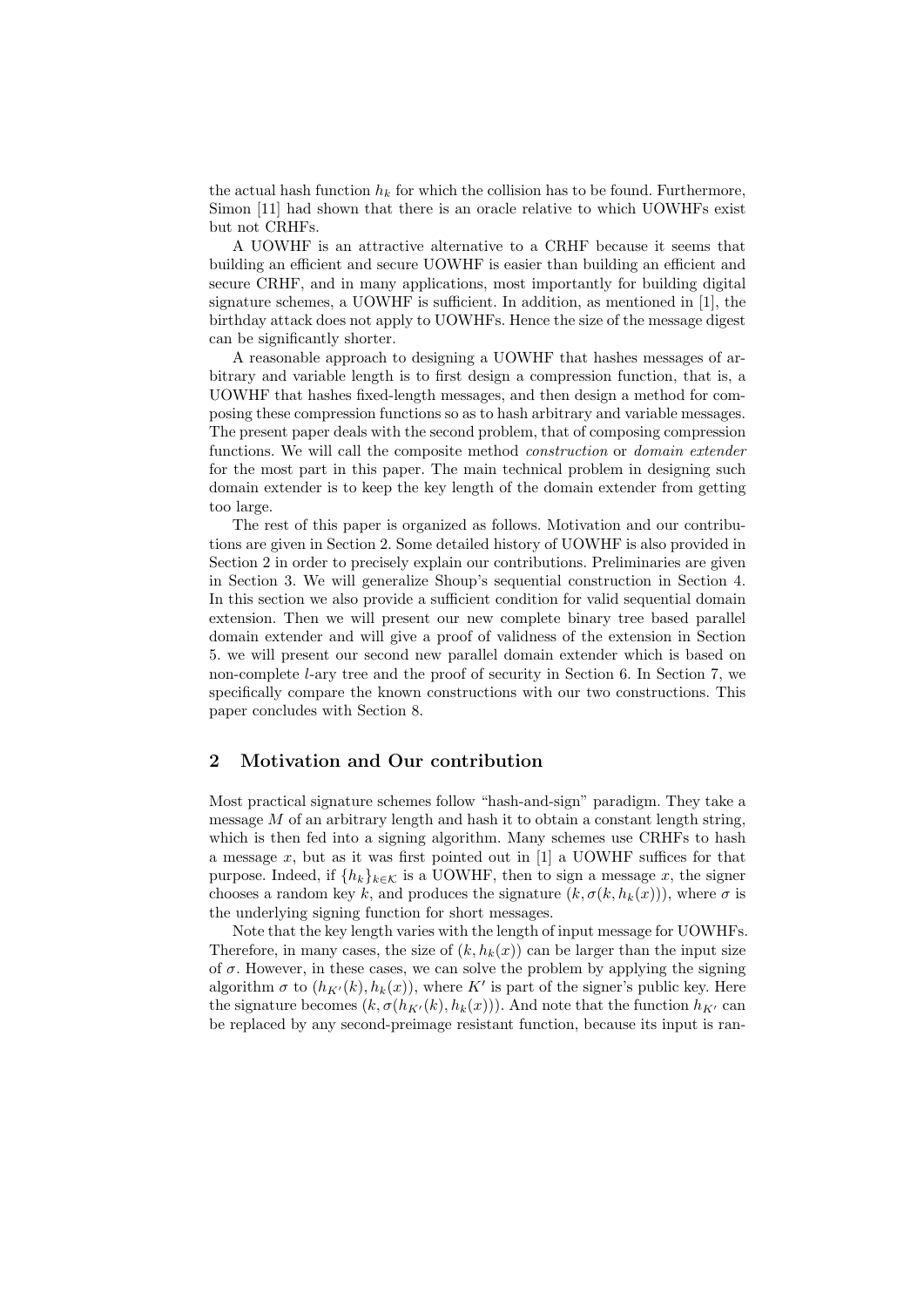dom and chosen by the signer. Since messages can be very long, hashing speed is a crucial factor. On the other hand, a closer look at the signature scheme reveals that the key  $k$  must be part of the signature so the receiver can recompute the hash. Therefore the shorter the key better the signature scheme.

These facts lead us to think we should consider two aspects.

- 1. Minimizing the key length expansion: This is certainly a very important aspect of any domain extending algorithm.
- 2. Parallel implementation: From an implementation point of view parallelizability is also an important aspect of any domain extending algorithm.

Bellare and Rogaway [1] suggested the XOR tree hash (XTH) construction in order to reduce the key length expansion. Since XTH is based on the complete (or full) l-ary tree( $l > 2$ ), it has also an efficiency regarding the parallelizability (the processing speed). XTH had been the most efficient construction not only regarding the key length expansion but also regarding the parallelizability before Shoup's construction was presented in [10]. Shoup's construction is more efficient than XTH with regard to the key length expansion. Furthermore, Mironov [4] had shown that the key length expansion needed in Shoup's construction is the minimum possible for any sequential algorithm. In other words, there is no sequential algorithm which has more efficient key length expansion than Shoup's. But his construction is not more efficient than XTH with regard to the parallelizability since it is based on the uniary tree. In the following, 'B  $\langle A \rangle$  means that A is more efficient than B regarding the key length expansion or parallelizability.

| Key length expansion: | $XTH <$ Shoup |
|-----------------------|---------------|
| Parallelizability:    | Show < XTH    |

Sarkar's work [8] was an attempt to propose a parallel algorithm which has the following properties:

- The algorithm's key length expansion is as good as possible.
- The algorithm's parallelizable efficiency is the same as XTH.

Therefore, he also chose the complete tree to obtain the same parallelizable performance as XTH and chose binary structure to adopt both of the mask assignment methods of Shoup's and XTH algorithm so that the key length expansion can be reduced as much as possible. As a result, Sarkar's construction has the same parallalizable performance as XTH. However, his construction does not have the same key length expansion as Shoup's one.

| Key length expansion: | $XTH <$ Sarkar $<$ Shoup |
|-----------------------|--------------------------|
| Parallelizability:    | $Show < XTH = Sarkar$    |

In this paper we will first present a tree based domain extension whose key length expansion is significantly less than Sarkar's construction. Furthermore,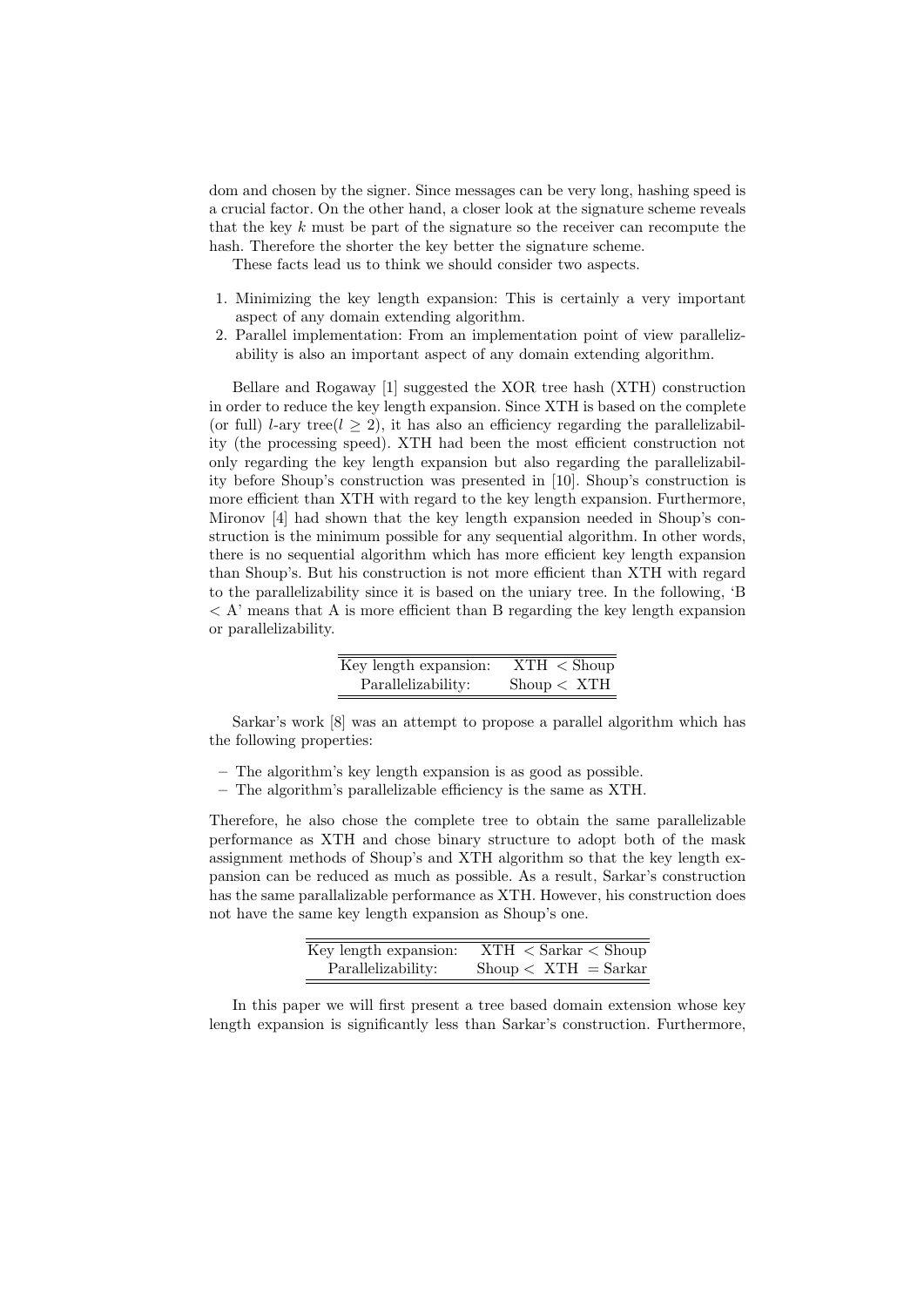its parallelizable efficiency is the same as Sarkar's since it is also based on the complete binary tree. It will be called Improved Binary Tree based Construction (IBTC). In fact, we have got a lot of evidences in [6] that IBTC will be optimal in the class of complete binary tree based algorithm. But only disadvantage is that here we need more masks (part of the key) than sequential construction. But it is not too large as in all practical situations we need just two more masks than Shoup's construction.

However, note that all the previously proposed parallel algorithms, including our first new construction, took more key length expansion than that of Shoup's sequential algorithm. So an important question is whether this is true in general of any parallel algorithm. Our second new construction shows that this is not the case.

The following is our motivation to design the second new parallel algorithm. At the present stage, it seems that the parallel constructions based on the complete l-ary tree have the most efficient parallelizability. But we think it is difficult to construct the parallel domain extender which has the same key length expansion as Shoup's sequential domain extender if we can only use the complete l-ary tree. Therefore, we decide to take somewhat different approach as follows without the assumption that we can use only the complete l-ary tree: In contrast to [8] and our first construction, this work is an attempt to propose a parallel algorithm which has the following properties:

– The algorithm has the same key length expansion as Shoup's.

– The algorithm's parallelizable efficiency is as good as possible.

As a result, the second new construction has the same key length expansion as Shoup's one. But the construction does not have the same parallalizable performance with our first new construction. The construction will be called l-DIMensional construction (l-DIM,  $l > 2$ ).

| Key length expansion: | $XTH <$ Sarkar $\langle$ IBTC $\langle$ Shoup = l-DIM |
|-----------------------|-------------------------------------------------------|
| Parallelizability:    | $\text{Show} < l$ -DIM $<$ XTH $=$ Sarkar $=$ IBTC    |

The results may be summarized as shown in Table 1 (Here, 'seq' means 'sequential' and 'par' means 'parallel'). A more detailed comparison is presented in Table 2 in Section 7.

We think it is difficult to say that which one is more important than the other between the key length expansion and the parallel implementation. Of course, it would be very nice to have a regular parallel structure something like the complete tree which also minimizes the key length expansion. But at this point, we do not have any such algorithm and IBTC is the best known construction among the complete binary tree based constructions. Hence, in our opinion, we should separately consider both the above-mentioned two points of view with the same importance. And the present works are important in regarding the former and the latter point of views, respectively. Particularly, the l-DIM and Shoup's one are the only two known algorithms which minimize the key length expansion. In addition that, the reason why the l-DIM has more meaning is that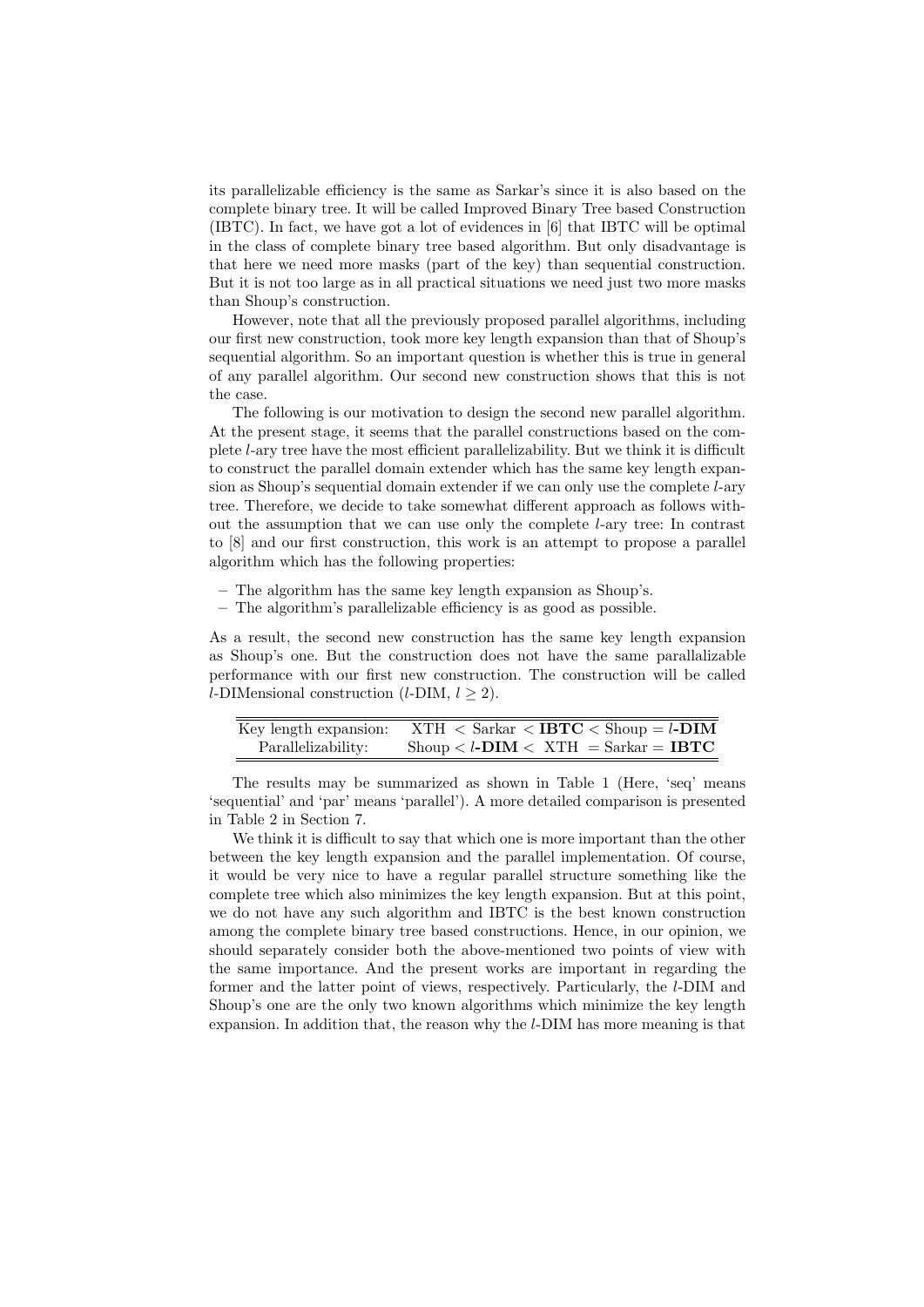| Method              | Ranking of<br>Used Tree                                             |   | Ranking of                            | Seq |
|---------------------|---------------------------------------------------------------------|---|---------------------------------------|-----|
|                     |                                                                     |   | Key expansion Parallelizability / Par |     |
| $BLH$ [1]           | Unary                                                               |   |                                       | seq |
| $XLH$ [1]           | Unary                                                               |   |                                       | seq |
| Shoup $ 10 $        | Unary                                                               |   | З                                     | seq |
| $BTH$ [1]           | Complete <i>l</i> -ary $(l > 2)$                                    | 5 |                                       | par |
| XTH[1]              | Complete <i>l</i> -ary $(l \geq 2)$                                 |   |                                       | par |
| Sarkar [8]          | Complete Binary                                                     | 3 |                                       | par |
| $IBTC$ (this paper) | Complete Binary                                                     | 2 |                                       | par |
|                     | <i>l</i> -DIM(this paper) Non-Complete <i>l</i> -ary ( $l \geq 2$ ) |   |                                       | par |

Table 1. Comparison of domain extenders for UOWHF

it is a parallel algorithm which has the same key length expansion as Shoup's sequential algorithm and this is the very first trial in designing the parallel algorithms.

Using the recent result [9], we can also prove that the key length expansion of our new parallel construction and Shoup's sequential construction are the minimum possible for any constructions in a large class of "natural" domain extenders including all the previously proposed methods.

We also give a sufficient condition for valid domain extension for sequential construction and it is likely that the condition is necessary. So, that will characterize the valid domain extension for sequential construction. In [6] M. Nandi has also shown that the same condition becomes sufficient for general tree based domain extension.

Related Work : Note that all of the above described parallel constructions are based on the assumption that the number of processors grows with the length of the message. In [9], Sarkar has first suggested a parallel domain extending algorithm which can be implemented with finitely many processors. But it does not have the same key length expansion as Shoup's. Here, it should be noted that his work mainly focuses on the parallel implementation with finite processors, on the contrary, the present work focuses on the parallel implementation with optimal key length expansion. And it seems that using the technique of [9], our new parallel constructions can be modified to the constructions which can work with finite processors.

# 3 Preliminaries

The following notations are used in this paper.

- 1.  $[a, b] = \{a, a+1, ..., b\}$  where a and b are integers.
- 2. Suppose A is a finite set. By  $a \in_R A$  we mean that a is a uniform discrete random variable taking values from A.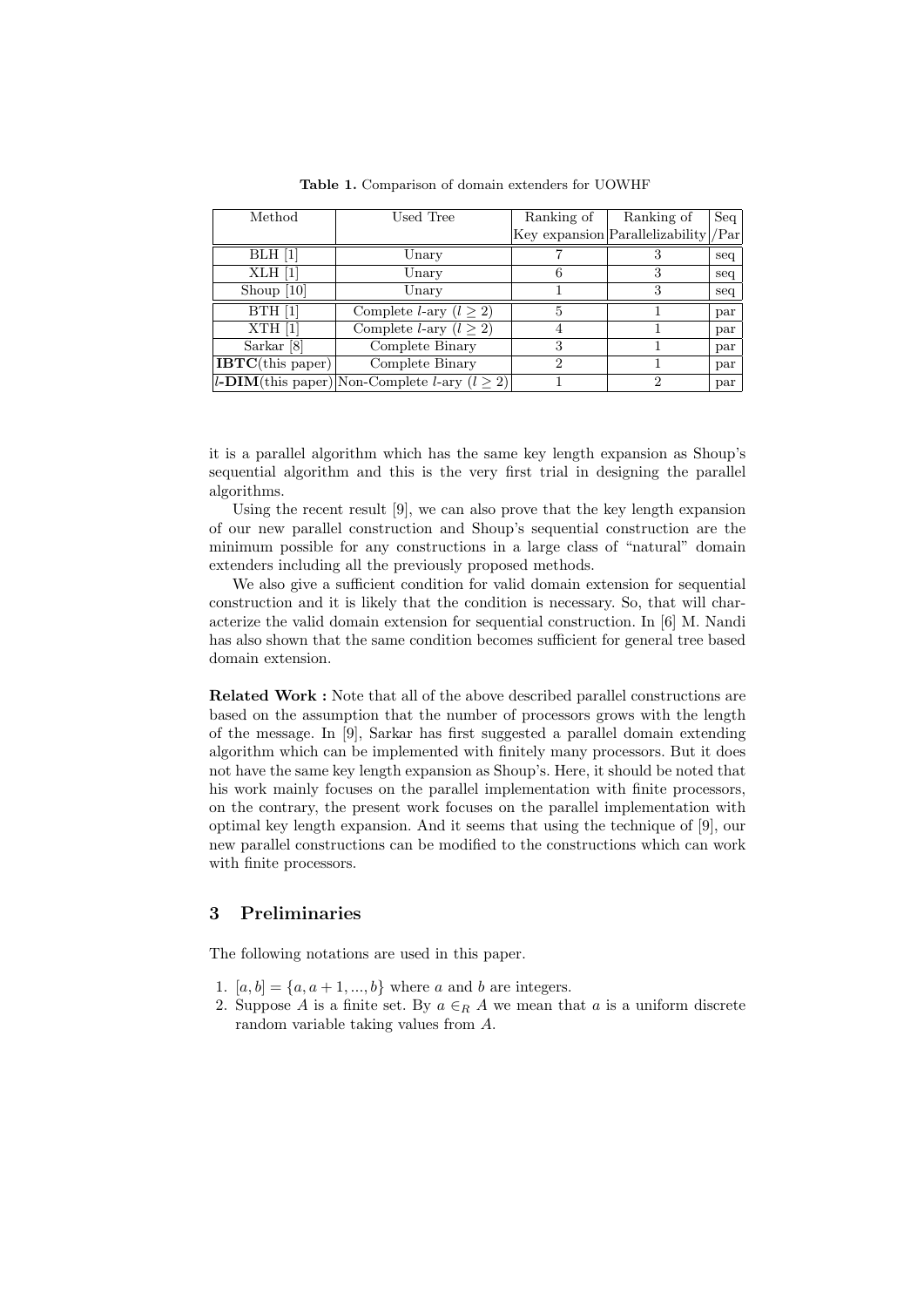- 3.  $\nu_2(i) = j$  if  $2^j|i$  and  $2^{j+1}$  /i.
- 4. For  $t > 1$ ,  $\log_2^m(t)$  means that the function  $\log_2$  applies m many times on t.  $\log_2^*(t) = m$  if  $\log_2^m(t) \le 1$  but  $\log_2^{m-1}(t) > 1$ .
- 5. In the complete binary tree based construction,  $T_t = (V_t, E_t)$  means the complete binary tree where  $V_t = \{1, 2, ..., 2^t - 1\}$  is a node set and  $E_t = \{e_i :$  $2 \leq i \leq 2^t - 1$  is a directed edge set where  $e_i = (i, \lfloor i/2 \rfloor)$ . Here  $e_i = (v, w)$ denotes a directed edge, i.e.,  $v$  is the initial node and  $w$  the terminal node.  $ht_t(i) = j$  means that  $2^{t-j} \le i \le 2^{t+1-j} - 1$ . So, the root node has height t and all leaves have height 1. For any node i, define  $T_t[i]$  by the complete binary sub-tree rooted at i.
- 6. In the 4-dimensional construction, for integer t,  $g(t) = (a, b, c, d)$ , where  $a = \lfloor t/4 \rfloor + \lfloor (t \mod 4) + 3)/4 \rfloor, b = \lfloor t/4 \rfloor + \lfloor (t \mod 4) + 2)/4 \rfloor, c =$  $|t/4| + |((t \mod 4) + 1)/4|$ , and  $d = |t/4|$ . Here t mod  $4 = t - |t/4|n$ .
- 7. In the 4-dimensional construction let  $T_t = (V_t, E_t)$  be a non-complete 4-ary tree, where  $V_t = \{1, 2..., 2^t\}$  and  $E_t = \{e_i : 2 \le i \le 2^t\}$  where  $e_i = (i, i - 1)$ for  $2 \leq i \leq 2^a$ ,  $e_i = (i, i - 2^a)$  for  $2^a < i \leq 2^{a+b}$ ,  $e_i = (i, i - 2^{a+b})$  for  $2^{a+b} < i \leq 2^{a+b+c}$ , and  $e_i = (i, i - 2^{a+b+c})$  for  $2^{a+b+c} < i \leq 2^t$ . Here  $a, b, c$ , and d are such that  $q(t) = (a, b, c, d)$ .

Let  $\{h_k\}_{k\in\mathcal{K}}$  be a keyed family of hash functions, where each  $h_k: \{0,1\}^n \to$  $\{0,1\}^m$ ,  $n > m$ . Consider the following adversarial game.

- 1. Adversary chooses an  $x \in \{0,1\}^n$ .
- 2. Adversary is given a k which is chosen uniformly at random from  $K$ .
- 3. Adversary has to find x' such that  $x \neq x'$  but  $h_k(x) = h_k(x')$ .

A strategy  $A$  for the adversary runs in two stages. In the first stage  $A^{\text{guess}}$ , the adversary finds the  $x$  to which he has to commit in Step 1. It also produces some auxiliary state information  $\sigma$ . In the second stage  $\mathcal{A}^{\text{find}}(k, x, \sigma)$ , the adversary either finds a  $x' \neq x$  such that  $h_k(x) = h_k(x')$  or reports failure. Both  $\mathcal{A}^{\text{guess}}$  and  $\mathcal{A}^{\text{find}}(k, x, \sigma)$  are probabilistic algorithms. The success probability of the strategy is measured over the random choices made by  $A<sup>guess</sup>$  and  $\mathcal{A}^{\text{find}}(k, x, \sigma)$  and the random choice of k in Step 2 of the game.

We say that A is an  $(\varepsilon, \eta)$ -strategy for  $\{h_k\}_{k\in\mathcal{K}}$  if the success probability of A is at least  $\varepsilon$  and it invokes the hash function  $h_k$  at most  $\eta$  times. In this case we say that the adversary has an  $(\varepsilon, \eta)$ -strategy for  $\{h_k\}_{k\in\mathcal{K}}$ . Note that we do not include time as an explicit parameter though it would be easy to do so. Informally, we say that  $\{h_k\}_{k\in\mathcal{K}}$  is a UOWHF if the adversary has a negligible probability of success with respect to any probabilistic polynomial time strategy. Here, the security parameter is length of the message i.e., the length of the input.

In this paper we are interested in extending the domain of a UOWHF. More specifically, given a UOWHF  $\{h_k\}_{k\in\mathcal{K}}$ ,  $h_k: \{0,1\}^n \to \{0,1\}^m$ ,  $n > m$ , we would like to construct another extended UOWHF  $\{H_p\}_{p \in \mathcal{P}}$  with  $H_p: \{0,1\}^N \to$  ${0,1}^m$ , where  $n < N$ .

We say that B is an  $(\varepsilon, \eta)$ -extended strategy for  $\{H_p\}_{p \in \mathcal{P}}$  if the success probability of B is at least  $\varepsilon$  and it invokes the hash function  $h_k$  at most  $\eta$  times. In this case we say that the adversary has an  $(\varepsilon, \eta)$ -extended strategy for  $\{H_p\}_{p \in \mathcal{P}}$ .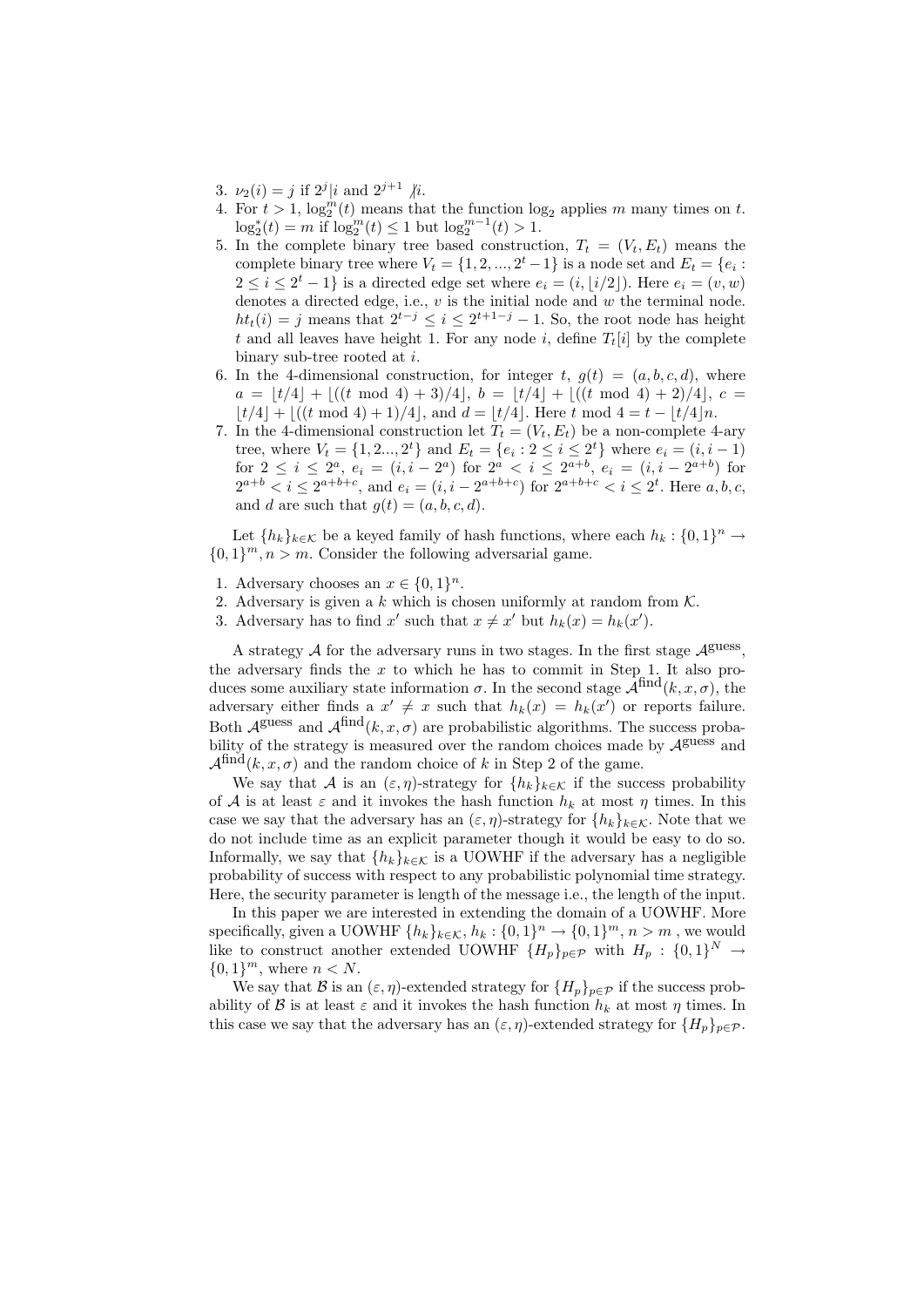Note that  $H_p$  is built using  $h_k$  and hence while studying strategies for  $H_p$  we are interested in the number of invocations of the hash function  $h_k$ .

The correctness of our construction will essentially be a Turing reduction. We will show that if there is an  $(\varepsilon, \eta)$ -extended strategy  $\mathcal B$  for  $\{H_n\}_{n\in\mathcal P}$ , then there is an  $(\varepsilon', \eta')$ -strategy A for  $\{h_k\}_{k\in\mathcal{K}}$ , where  $\varepsilon'$  is not significantly lesser than  $\varepsilon$ and  $\eta'$  is not much larger than  $\eta$ . This shows that if  $\{h_k\}_{k\in\mathcal{K}}$  is a UOWHF, then so is  $\{H_p\}_{p\in\mathcal{P}}$ . In this case, we say that the domain extension is valid.

The key length for the base hash family  $\{h_k\}_{k\in\mathcal{K}}$  is  $\lceil \log_2|\mathcal{K}|\rceil$ . On the other hand, the key length for the extended hash family  $\{H_p\}_{p \in \mathcal{P}}$  is  $\lceil \log_2|\mathcal{P}| \rceil$ . Thus increasing the size of the input from  $n$  bits to  $N$  bits results in an increase of the key size by an amount  $\lceil \log_2 |\mathcal{P}| \rceil - \lceil \log_2 |\mathcal{K}| \rceil$ . From a practical point of view it is very important to minimize this increase in the key length.

For the remainder of this paper we assume the following conventions.

- 1.  $\{h_k\}_{k\in\mathcal{K}}$  is always the base hash family, where  $\mathcal{K} = \{0,1\}^K$  and  $h_k$ :  ${0,1}^n \rightarrow {0,1}^m$ . In case of sequential construction  $n > m$ , in case of full binary tree based construction  $n > 2m$ , and in case of 4-dimensional construction  $n > 4m$ .
- 2. We will construct  $\{H_p\}_{p \in \mathcal{P}}, H_p: \{0,1\}^N \to \{0,1\}^m$  using the base hash family  $\{h_k\}_{k\in\mathcal{K}}$ , where  $p = k||\mu_1||\mu_2||\cdots||\mu_l$  for some l and each  $\mu_i$  is m-bit binary string called *mask* and  $|k| = K$ . Here, in case of sequential algorithm  $N = n(r+1)-mr$ , in case of tree based construction  $N = n(2<sup>t</sup>-1)-m(2<sup>t</sup>-2)$ and in case of 4-dimensional construction  $N = n2^t - m(2^t - 1)$ . Let us define  $\mu[i,j] = \mu_i || \dots || \mu_j$ , where  $1 \leq i \leq j \leq l$ . We will use  $\mu[j]$  instead of  $\mu[1,j]$ for  $j \ge 1$  and define  $\mu[0]$  to be empty string.
- 3. In sequential construction input of  $H_p$  is written as  $y = y_0||y_1|| \cdots ||y_r$ where  $|y_0| = n$  and  $|y_i| = n - m$  for  $1 \le i \le r$ . In case of tree based construction input of  $H_p$  is written as  $x = x_1 || \cdots || x_{2^t-1}$  where  $|x_i| = n-2m$ for  $1 \leq i < 2^{t-1}$  and  $|x_i| = n$  for  $2^{t-1} \leq i \leq 2^t - 1$ . In 4-dimensional construction input of  $H_p$  is written as  $x = x_1 || \cdots || x_{2^t}$  where  $|x_i| = n - 4m$ for  $1 \leq i < 2^a$ ,  $|x_i| = n - 3m$  for  $2^a \leq i \leq 2^a (2^b - 1)$ ,  $|x_i| = n - 2m$  for  $2^a(2^b-1) < i \leq 2^{a+b}(2^c-1), |x_i| = n-m$  for  $2^{a+b}(2^c-1) < i \leq 2^{a+b+c}(2^d-1)$ , and  $|x_i| = n$  for  $2^{a+b+c}(2^d-1)+1 \leq i \leq 2^t$ . Here  $a, b, c$ , and  $d$  are such that  $g(t) = (a, b, c, d)$ .
- 4. In tree based construction let  $i \in V_t$  and x be a message of length N. We define  $x(i) = x_i ||x_{2i}||x_{2i+1}||x_{4i}||x_{4i+1}||...$  i.e. concatenating all  $x_j$  in ascending order of j where j runs in  $T_t[i]$ . In other words the part of the message used in the complete binary sub-tree rooted at i.

### 4 Sequential Construction

The best known sequential algorithm is given by Shoup [10]. We will generalize the idea of the construction. We also give the sufficient condition for valid sequential construction. Let  $\psi : [1, r] \to [1, l]$  be any function called a **masking**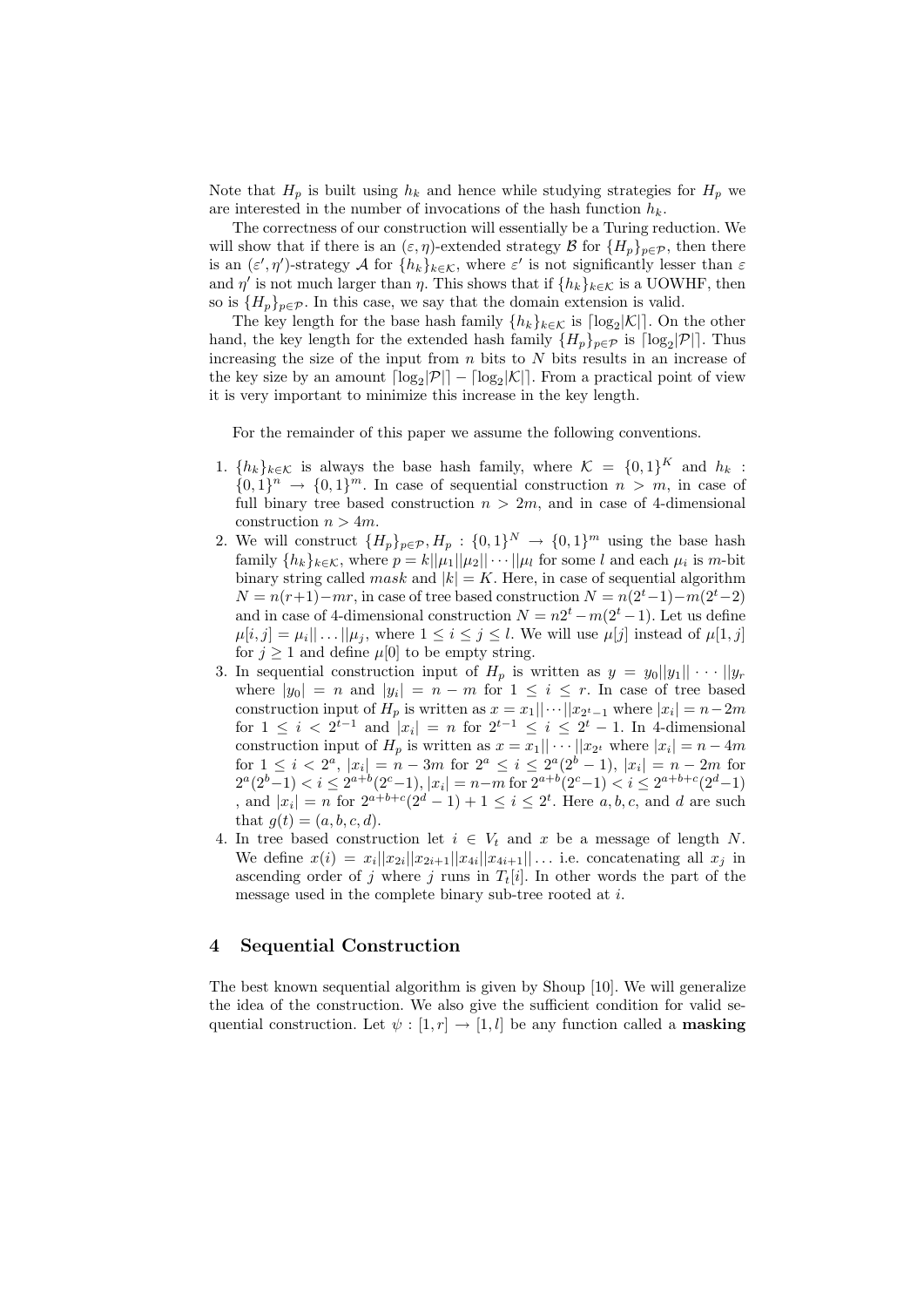assignment. Fix a masking assignment  $\psi$ ,  $H_p(y)$ , the extended hash function, is computed by the following algorithm.

- 1. **Input:**  $y = y_0||y_1|| \dots ||y_r$  and  $p = k||\mu_1||\mu_2|| \dots ||\mu_l$ .
- 2.  $z_0 = h_k(y_0)$ .
- 3. For  $1 \le i \le r$ , define  $s_i = z_{i-1} \oplus \mu_{\psi(i)}$  and  $z_i = h_k(s_i||y_i)$ .
- 4. Output:  $z_r$ .

We say that the sequential construction is based on the masking assignment  $\psi$ . In Shoup's algorithm  $\psi = \nu_2 + 1$  and  $l = 1 + \lfloor \log_2 r \rfloor$  (in his paper  $\nu_2$  is masking assignment but that makes no difference). We will write  $s(i, y, k, \mu)$ ,  $z(i, y, k, \mu)$  for  $s_i$  and  $z_i$  respectively (in the algorithm with input  $(y, p)$ , where  $p = k||\mu$ . Now we will define some terms related with masking assignment and domain extension.

**Definition 1.** We say that  $\psi$  is **correct** if for all  $1 \leq i \leq r$ ,  $C \in \{0,1\}^m$ ,  $y \in$  $\{0,1\}^N$  and for any hash function  $h_k$  there is an algorithm called Mdef<sub>seq</sub> $(i, y, k, j)$  $(C, \psi)$  which outputs  $\mu = \mu_1 ||\mu_2 || \dots ||\mu_l$  such that  $s(i, y, k, \mu) = C$ . Mdef<sub>seq</sub> $(i, y, k, \mu)$  $(C, \psi)$  is called a mask defining algorithm. A sequential construction based on a correct masking assignment is called a correct domain extension. A masking assignment is **totally correct** if there is a mask defining algorithm  $\mathsf{Mdef}_{seq}(i, y, k,$  $C, \psi$  =  $\mu = \mu_1 ||\mu_2 || \dots || \mu_l$  for any i, y, k, C as above such that  $s(i, y, k, \mu) = C$ holds and  $\mu$  is a random string whenever C is a random string and other inputs are fixed.

**Definition 2.** We say that a domain extension algorithm is **valid** if  $\{H_p\}_{p\in\mathcal{P}}$  is a UOWHF whenever  $\{h_k\}_{k\in\mathcal{K}}$  is a UOWHF. In case of sequential construction if valid domain extension algorithm is based on a masking assignment  $\psi$  then we say that the masking assignment is **valid**.

**Definition 3.** A masking assignment  $\psi : [1, r] \rightarrow [1, l]$  is **strongly even-free** (or even-free) if for each  $[a, b] \subseteq [1, r]$  there exists  $c \in [a, b]$  such that  $\psi(c)$  occurs exactly once (respectively, odd times) in the sequence  $\psi(a), \psi(a+1), \ldots, \psi(b)$ . Call this c (also the mask  $\psi(c)$ ) a **single-man** for the interval [a, b].

Now we will try to characterize all valid masking assignments. ¿From Mironov's paper [4] we have seen that every valid masking assignment is even-free. He also showed that, every even-free masking assignment requires at least  $1 + \lfloor \log_2 r \rfloor$ many masks and the minimum attains if we consider the masking assignment  $\psi = \nu_2 + 1$  which is used in Shoup's algorithm. Now we will prove that, in case of sequential construction, every strongly even-free masking assignmentis valid. The same masking assignment i.e.  $\nu_2 + 1$  is in fact a strongly even-free masking assignment.

To provide the sufficient condition for valid sequential extension, we will first prove that strongly even-free implies totally correct. The proof of totally correct implies valid is a basic idea of proving an extension is valid. In all known papers the same idea is used for proving validness of extension. So, one can see this any one of these papers [8, 10, 4]. We will give a proof in case of complete binary tree based domain extension in Section 5.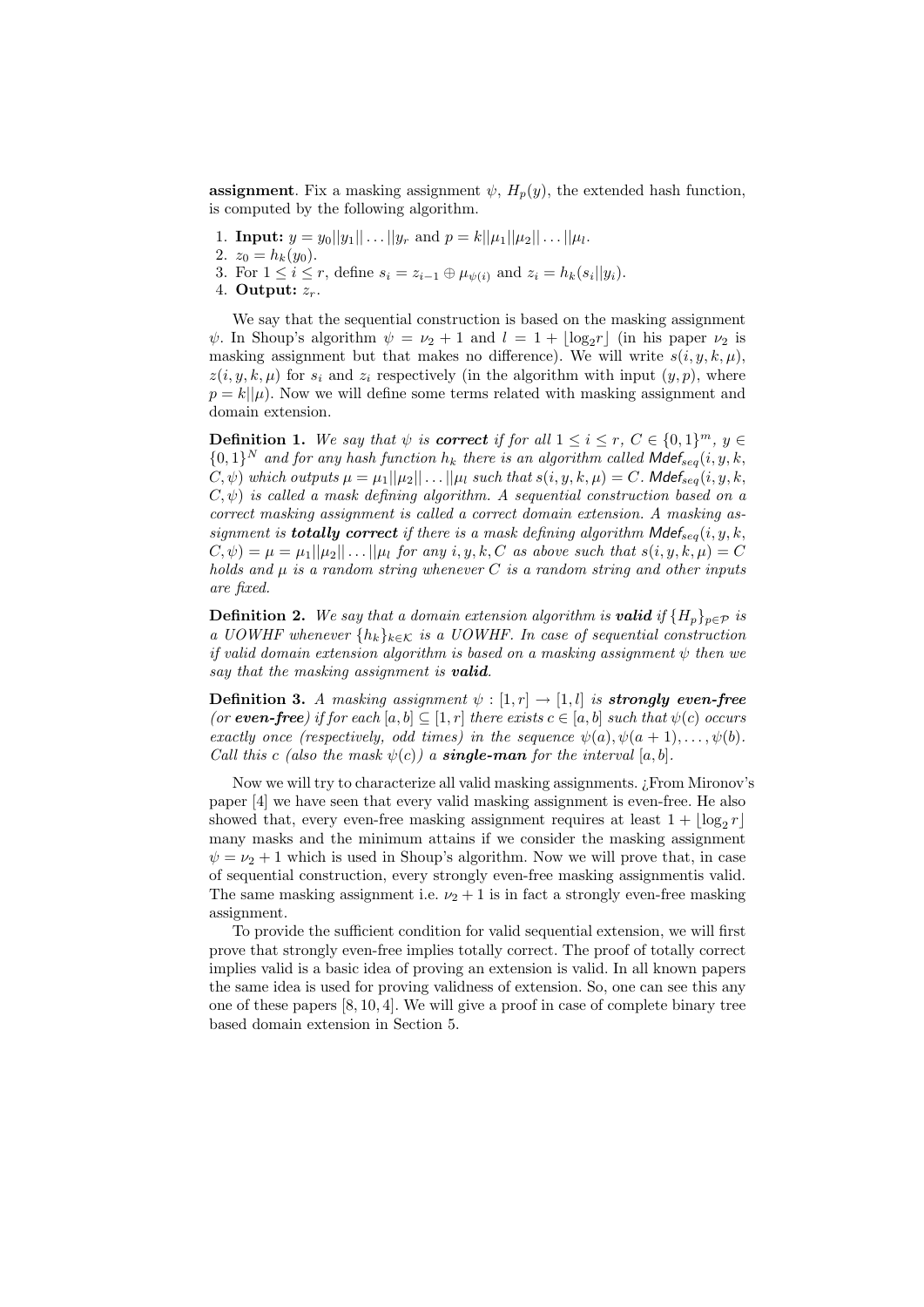**Lemma 1.** If  $\psi$  is strongly even-free then  $\psi$  is totally correct.

**Proof.** We will define the mask defining algorithm  $\mathsf{Mdef}_{seq}(i, y, k, C, \psi)$ .

- 1. If  $i = 1$  then define  $\mu_{\psi(1)} = C \oplus h_k(y_0)$  and define all yet undefined masks randomly and quit.
- 2. If  $i > 1$  then choose any c which is a single-man for the interval [1, i]. Compute  $j \leftarrow i - c$ , If  $j = 0$  then goto step 4.
- 3. Let  $\psi' : [1, j] \to [1, l]$  be a masking assignment such that  $\psi'(n) = \psi(n + c)$ where  $n \in [1, j]$ . Take a random string D and then define,  $y' = y'_0 || \dots ||y'_j$ where,  $y'_n = y_{n+c}$  when  $n \ge 1$  and  $y'_0 = D||y_c$ . Run Mdef<sub>seq</sub>(j, y', k, C,  $\psi'$ ).
- 4. Define all yet undefined masks except  $\mu_{\psi(c)}$  (i.e. after running Mdef<sub>seq</sub> some masks may not be defined as  $\psi'$  may not be onto or j can be 0) randomly. Compute  $\mu_{\psi(c)} = z(c-1, y, k, \mu) \oplus D$  and quit.

Note that to compute  $z(c-1, y, k, \mu)$  we do not need the mask  $\mu_{\psi(c)}$  as c is a single-man and the above recursive algorithm will always stop as  $j < i$ . The masking assignment  $\psi'$  is nothing but  $\psi$  restricted at [c, i]. So, if  $s(c, y, k, \mu) = D$ then by induction  $s(i, y, k, \mu) = C$ . But,  $s(c, y, k, \mu) = D$  is true by definition of  $\mu_{\psi(c)}$ . It proves the correctness of  $\psi$ . If C is a random string then all masks  $\mu$  is a random string as they are randomly defined (in step-4) or they are obtained by XOR-ing with a random string (in step-1). So, it is totally correct.  $\blacksquare$ 

## Theorem 1. (Sufficient Condition for Valid Sequential Extension)

If a sequential domain extension is based on a strongly even-free masking assignment  $\psi$  then the domain extension is valid.

**Proof.** By the above lemma  $\psi$  is totally correct. The proof of totally correct implies valid is given in case of complete binary tree domain extension in Section 5. The same idea will carry through in case of sequential construction. So, we omit this proof.  $\blacksquare$ 

Remark : Strongly even-free is sufficient condition for correct masking assignment. For example  $\nu_2 + 1$ . One can feel that the condition may be necessary. So, we may conjecture that, if a masking assignment is correct for any arbitrary hash function then it should be strongly even-free.

#### 5 Complete Binary Tree based Construction

In the previous section we study about sequential construction. Now, we will first define the generic algorithm based on complete binary tree of height  $t$ . Let  $T_t = (V_t, E_t)$  be the full binary tree where  $V_t = \{1, 2, ..., 2^t - 1\}$  and  $E_t =$  ${e_i; 2 \le i \le 2^t-1}, e_i = (i, \lfloor i/2 \rfloor)$ . Let any function  $\psi_t : E_t \to [1, l]$  be a masking assignment. (Note that we use  $E_t$  for domain of  $\psi_t$ .) Let  $x = x_1 || \dots || x_{2^t-1}$  be the input message of length N. Given  $\psi_t, x$ , and  $p = k || \mu, H_p(x)$  is computed by the following algorithm.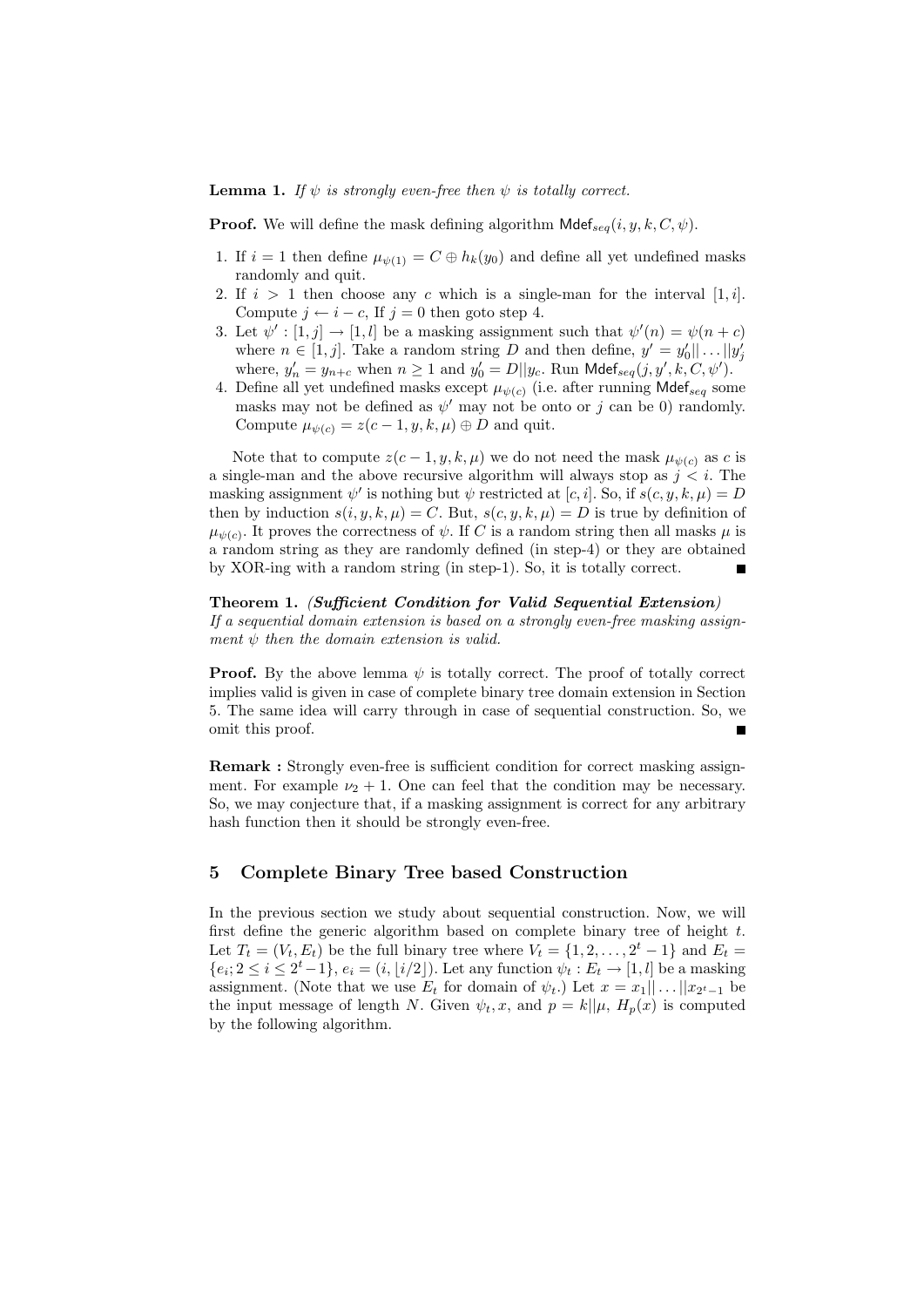1. **Input:**  $x = x_1 ||x_2|| \dots ||x_{2^t-1}$  and  $p = k||\mu_1||\mu_2|| \dots ||\mu_l$ .

2. If  $2^{t-1} \leq i \leq 2^t - 1$  then  $z_i = h_k(x_i)$  else if  $1 \leq i < 2^{t-1}$  then  $z_i =$  $h_k(s_{2i}||s_{2i+1}||x_i)$ , where  $s_i = z_i \oplus \mu_{\psi_t(e_i)}$ .

3. Output:  $z_1$ .

Note that the input of  $i^{th}$  node is  $s_{2i}||s_{2i+1}||x_i$  and output of node  $i z_i$ . We say that the above complete binary tree based domain extension is based on the masking assignment  $\psi_t$ . We will write  $s(i, x, k, \mu, t)$  and  $z(i, x, k, \mu, t)$  for  $s_i$ and  $z_i$  in the above algorithm, respectively. Like sequential algorithm we say that  $\psi_t$  is **correct** if for each  $1 \leq i < 2^{t-1}$ , there is a mask defining algorithm Mdef<sub>tree</sub> $(i, x, k, t, r_0, r_1, \psi_t)$  where  $|r_0| = |r_1| = m$  which outputs  $\mu = \mu_1 || \dots || \mu_l$ such that  $s(2i, x, k, \mu, t) = r_0$  and  $s(2i+1, x, k, \mu, t) = r_1$ .  $\psi_t$  is totally correct if the output  $\mu$  of the mask defining algorithm is random string provided  $r_0$ ,  $r_1$ are random strings and other inputs are fixed.

**Definition 4.** A masking assignment  $\psi_t$  :  $E_t \rightarrow [1, l]$  is a level uniform masking assignment if there are two functions  $\alpha_t, \beta_t : [2, t] \rightarrow [1, l]$  such that  $\psi_t(e_i) = \alpha_t(j)$  if i is odd and  $\psi_t(e_i) = \beta_t(j)$  if i is even, where  $j = ht_t(i) + 1$ .

We will first briefly state some standard binary tree based constructions all of which are based on level-uniform masking assignment.

- 1. Bellare-Rogaway  $[1] : \alpha_t(i) = i 1$  and  $\beta_t(i) = t + i 2$ . In [1] it was shown that  $\psi_t$  is valid. Here, we need  $2(t-1)$  masks.
- 2. Sarkar [8] :  $\alpha_t(i) = i 1$  and  $\beta_t(i) = t + \nu_2(i 1)$ . In [8] it was shown that  $\psi_t$  is valid. Here, we need  $t + \lceil \log_2 t \rceil - 1$  masks.

Now, we will propose our binary tree based construction which needs lesser number of masks than Sarkar's. Like above examples our domain extension is also based on level uniform masking assignment. So, it is enough to define these two functions  $\alpha_t$  and  $\beta_t$ . This construction can be found more detail in [5].



Fig. 1. The right most part of the complete binary tree when you place the root of the tree (i.e. vertex 1) in top.  $(t = 8$  and  $|x_1| = \cdots = |x_{127}| = n - 2m$ , and  $|x_{128}| = \cdots = |x_{255}| = n \cdot \text{means } h_k(\cdot).$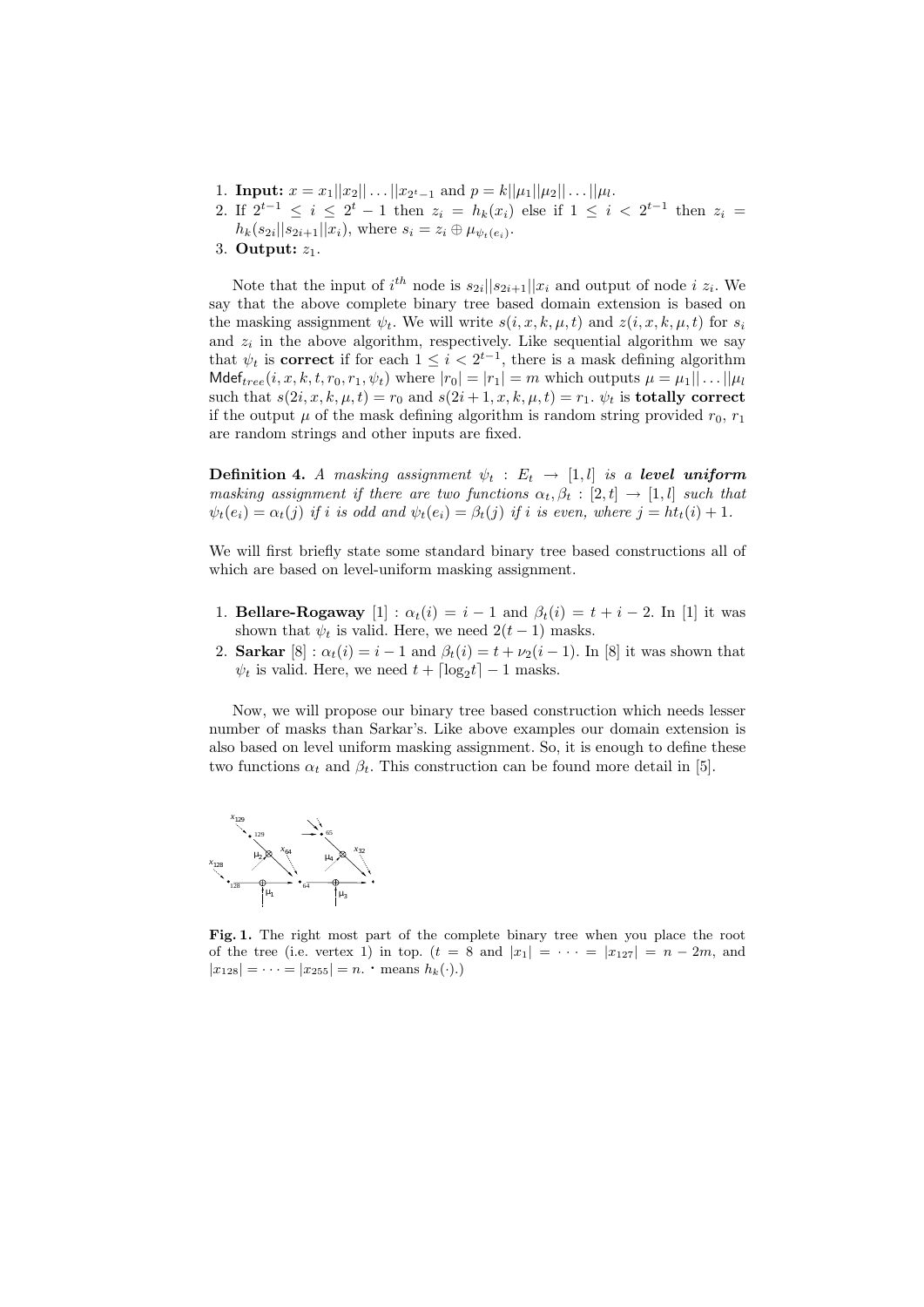#### 5.1 Improved Binary Tree based Construction

Define two sequences  ${l_k}_{k\geq0}$  and  ${m_t}_{t\geq2}$  as follow :  $l_{k+1}=2^{l_k+k}+l_k$  where,  $l_0 = 2$  and  $m_2 = 2$  and if  $k \ge 1$ ,  $m_t = t + k$  for all  $t \in [l_{k-1} + 1, l_k]$ . Note that, both  $l_k$  and  $m_t$  are strictly increasing sequences and if  $t = l_k$  for some k then  $m_{t+1} = m_t + 2$  and if for some k,  $l_k < t < l_{k+1}$  then  $m_{t+1} = m_t + 1$ . Later, we will see that  $m_t$  is the number of masks of our algorithm for binary tree of height t and  $m_t \leq t + k$  till  $t \leq l_k$ . Intuitively,  $k = O(\log_2^*(l_k))$  so,  $m_t = t + O(\log_2^* t)$ . The level uniform masking assignment  $\psi_t$  is based on the functions  $\alpha_t, \beta_t : [2, t] \to [1, m_t], t \geq 2$  where they are defined as follow (See Figure 1 where a right most part of the tree is drawn which will completely determine the functions  $\alpha_t$  and  $\beta_t$ .):

- 1.  $\alpha_2(2) = 2$  and  $\beta_2(2) = 1$ .
- 2. For  $t \geq 3$ ,  $\alpha_t(i) = \alpha_{t-1}(i)$  and  $\beta_t(i) = \beta_{t-1}(i)$  whenever  $2 \leq i \leq t-1$ .
- 3. If  $t \geq 3$  and  $t 1 = l_k$  for some k then  $\alpha_t(t) = \alpha_{t-1}(t-1) + 2$  and  $\beta_t(t) = \alpha_{t-1}(t-1) + 1$  and if  $l_k < t-1 < l_{k+1}$  then  $\alpha_t(t) = \alpha_{t-1}(t-1) + 1$ and  $\beta_t(t) = \nu_2(t - 1 - l_k) + 1$ .

**Theorem 2.** For  $t \geq 2$ ,  $\alpha_t$  and  $\beta_t$  map into  $[1, m_t]$ . Moreover,  $\alpha_t(t) = m_t$  and  $\alpha_t([2, t]) \cup \beta_t([2, t]) = [1, m_t]$ . So, we need  $m_t$  many masks.

**Proof.** For  $2 \leq i \leq t$ ,  $\alpha_t(i) = m_i$  can be easily proved by induction. Also note that, when  $i = l_k + 1$  for some k, then  $\beta_t(i) = m_{i-1} + 1 < m_i$  and when  $l_k + 1 < i \leq l_{k+1}, \beta_t(i) = \nu_2(i - l_k) + 1 \leq l_k + k = m_{l_k} < m_i$ . So, it proves that  $\alpha_t$  and  $\beta_t$  map into [1, m<sub>t</sub>]. To prove the last part let  $1 \leq j \leq m_t$ . So we have some i so that  $j = m_i$  or  $j = m_{l_k} + 1$ . If  $j = m_i$  then  $\alpha_i(i) = m_i = j$  otherwise  $\beta_t(l_k + 1) = m_{l_k} + 1 = j$ . So, we have that  $\alpha_t([2, t]) \cup \beta_t([2, t]) = [1, m_t]$ .

Now, we will prove that the above  $\psi_t$  is totally correct for all  $t \geq 2$ . For this we need to define  $\text{Mdef}_{tree}(i, x, k, t, r_0, r_1, \psi_t)$ . We will define the mask defining algorithm for  $i = 1$  otherwise we can consider the complete binary tree rooted at i (i.e.  $T_t[i]$ ) and define  $\mathsf{Mdef}_{tree}(i, x, k, t, r_0, r_1, \psi_t)$  by  $\mathsf{Mdef}_{tree}(1, x', k, t', r_0, r_1, \psi')$ where,  $t' = ht_t(i)$ ,  $x' = x(i)$  i.e. the part of the message involved in the subtree  $T_t[i]$  and  $\psi'$  is  $\psi_t$  restricted at  $T_t[i]$  which is same as  $\psi_{t'}$  (it can be checked easily as  $\psi_t$  is level uniform). So, we can assume that  $i = 1$ .

- 1. If  $t = l_k + 1$  for some k then
	- (a) Define  $\mu$  by random string.
	- (b) Compute  $\mu_{m_t-1} = z(2, x, k, \mu, t) \oplus r_0$  and  $\mu_{m_t} = z(3, x, k, \mu, t) \oplus r_1$ . To compute  $z(2, x, k, \mu, t)$  and  $z(3, x, k, \mu, t)$  we actually need only  $\mu[m_t-2]$ as  $\mu_{m_t-1}$  and  $\mu_{m_t}$  appear only on edges  $e_2$  and  $e_3$ .
- 2. If  $l_k + 1 < t \leq l_{k+1}$  for some k then
	- (a) Let the set  $A = \{2^{i+1} + 1 : 0 \le i \le r\} \cup \{2^{r+1}\}\$  where,  $r = t (l_k + 1)$ .
	- (b) Choose  $b_i$  randomly for all  $i \in A \{3\}$  such that,  $|b_i| = m$  and  $b_3 = r_1$ .
	- (c) Let  $y = y_0||y_1|| \dots ||y_r$  where,  $y_0 = b_{2r+1}||b_{2r+1+1}||x_{2r}$  and  $y_j = b_{2r+1-j+1}$  $||x_{2^{r-j}}$  for  $1 \leq j \leq r$ .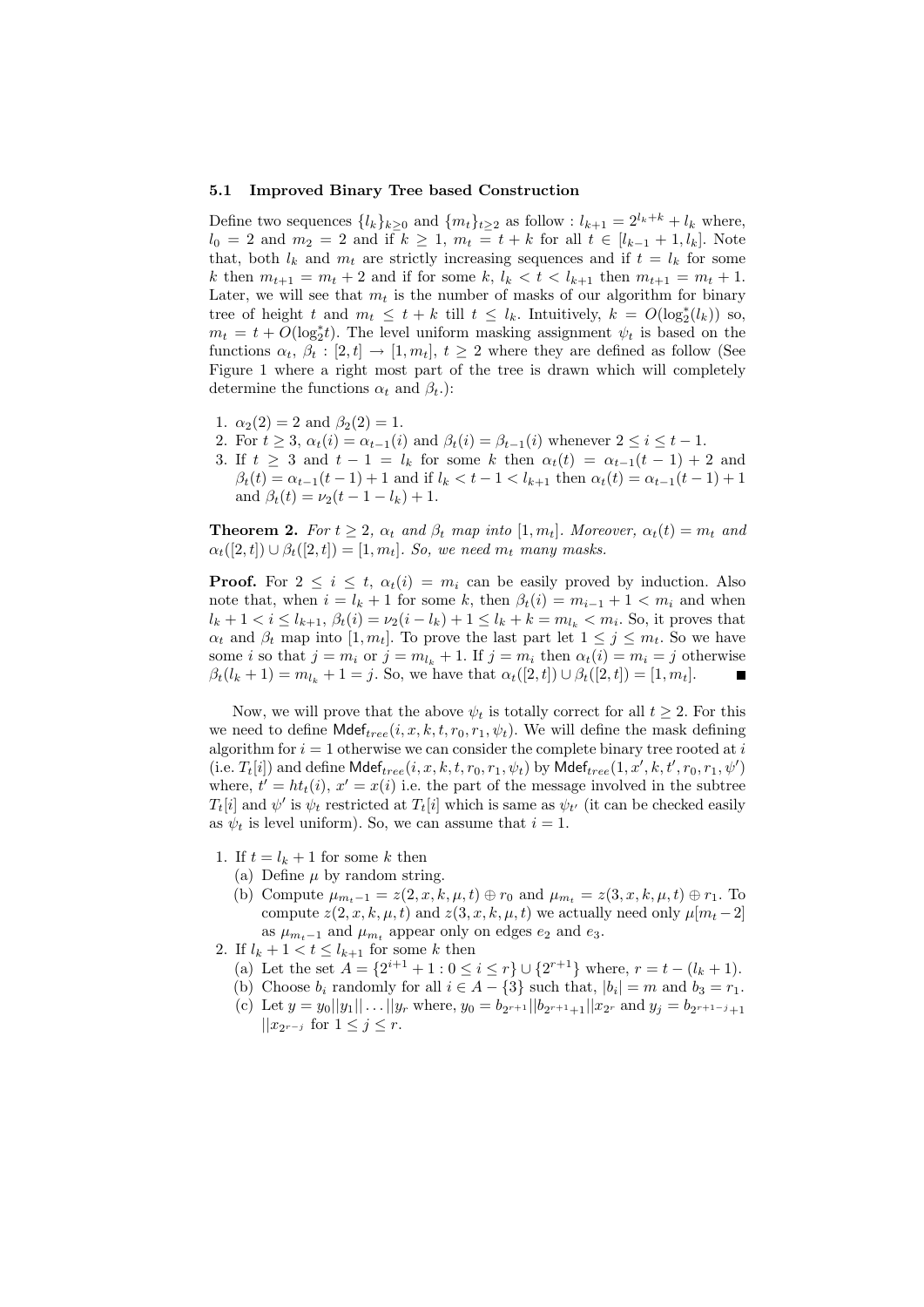- (d) Run  $\text{Mdef}_{seq}(r, y, k, r_0, \psi') = \mu[l']$  where,  $l' = \lfloor \log_2 r \rfloor + 1 \le l_k + k =$  $m_{l_k}$  and  $\psi'$  is same as  $\psi$  restricted at the path  $e_{2r}, e_{2r-1}, \ldots, e_2$ . More precisely,  $\psi'(i) = \psi(e_{2^{r+1-i}})$ . So, if  $\mu$  is computed such a way that,  $s(i, x, k, \mu, t) = b_i$  for all  $i \in A$  then by definition of Mdef<sub>seq</sub> we will have  $s(2, x, k, \mu, t) = r_0.$
- (e) Define remaining masks randomly and for  $i \in A$  (in descending order) compute  $\mu_i = z(i, x, k, \mu, t) \oplus b_i$ .

When  $t = l_k + 1$  the correctness of  $\psi_t$  easily follows from the definition of  $\mu_{m_t-1}$  and  $\mu_{m_t}$ . Note that, to compute  $z(j, x, k, \mu, t)$  for  $j \in A$  in step-2(e), we do not need the masks  $\mu_{\psi(e_{j'})}$  for all  $j' \in A$ ,  $j' > j$ . So,  $s(i, x, k, \mu, t) = b_i$  for all  $i \in A$  and hence Mdef<sub>tree</sub> is correct. If  $r_0$  and  $r_1$  are random strings then so is the output  $\mu$  and hence  $\psi_t$  is totally correct for all t. So, we have the following theorem :

**Theorem 3.** The masking assignment  $\psi_t$  based on two functions  $\alpha_t$  and  $\beta_t$  as above is totally correct.

Now we will prove the statement totally correct implies valid for binary tree based masking assignment. The same idea will carry through for the other constructions.

Theorem 4. (Validness of domain extension) In case of binary tree based domain extension a totally correct masking assignment is always valid. More precisely, we have that, if there is an  $(\varepsilon, \eta)$  winning strategy A for  $\{H_p\}_{p \in \mathcal{P}}$  then there is also an  $(\frac{\varepsilon}{2^t-1},\eta+2(2^t-1))$ -strategy  $\mathcal B$  for  $\{h_k\}_{k\in\mathcal K}$  whenever  $\{H_p\}_{p\in\mathcal P}$ is based on totally correct masking assignment.

**Proof.** We describe the two stages of the strategy  $\beta$  as follows.

Algorithm  $\mathcal{B}$ guess<sub>=  $(y, s)$ </sub>:

Run  $\mathcal{A}^{\text{guess}}$  to obtain  $x \in \{0,1\}^N$  and state information s'. Choose an  $i \in_R$  $\{1, \ldots, 2^t - 1\}$ . If  $2^{t-1} \le i \le 2^t - 1$ , set  $y = x_i$ ;  $r_0, r_1$  to be the empty string and  $s = (s', i, r_0, r_1, x)$ . Output  $(y, s)$  and stop. If  $1 \le i \le 2^{t-1} - 1$ , then choose two strings  $r_0$  and  $r_1$  uniformly at random from the set  $\{0, 1\}^m$ . Set  $y = r_0 ||r_1|| x_i$ and  $s = (s', i, r_0, r_1, x)$ . Output  $(y, s)$  and stop. At this point the adversary is given a k which is chosen uniformly at random from the set  $\mathcal{K} = \{0,1\}^K$ . The adversary then runs  $\mathcal{B}^{\text{find}}$  which is described below.

Algorithm  $\mathcal{B}^{\text{find}}(y, k, s) = y'$ : (Note  $s = (s', i, r_0, r_1, x)$ .)

Define the masks  $\mu_1, \ldots, \mu_{m_t}$  by executing algorithm  $\mathsf{Mdef}_{tree}(i, x, k, t, r_0, r_1)$ . This defines the key  $p = k||\mu$  for the function  $H_p$ . Run  $\mathcal{A}^{\text{find}}(x, p, s')$  to obtain x'. Let y' be the input of  $i^{th}$  node corresponding to the string x'. Output y'.

We now lower bound the probability of success. By totally correctness  $p$  is a randomly chosen key from the set  $P$ . Suppose x and  $x'$  ( $x \neq x'$ ) collide for the function  $H_p$ . Then there must be a j in the range  $1 \leq j \leq 2^t - 1$  such that at vertex j there is a collision for the function  $h_k$ . (Otherwise it is possible to prove by a backward induction that  $x = x'$ .) The probability that  $j = i$  is  $\frac{1}{2^{t}-1}$ where i is a random number lying between 1 and  $2<sup>t</sup> - 1$ . Hence if the success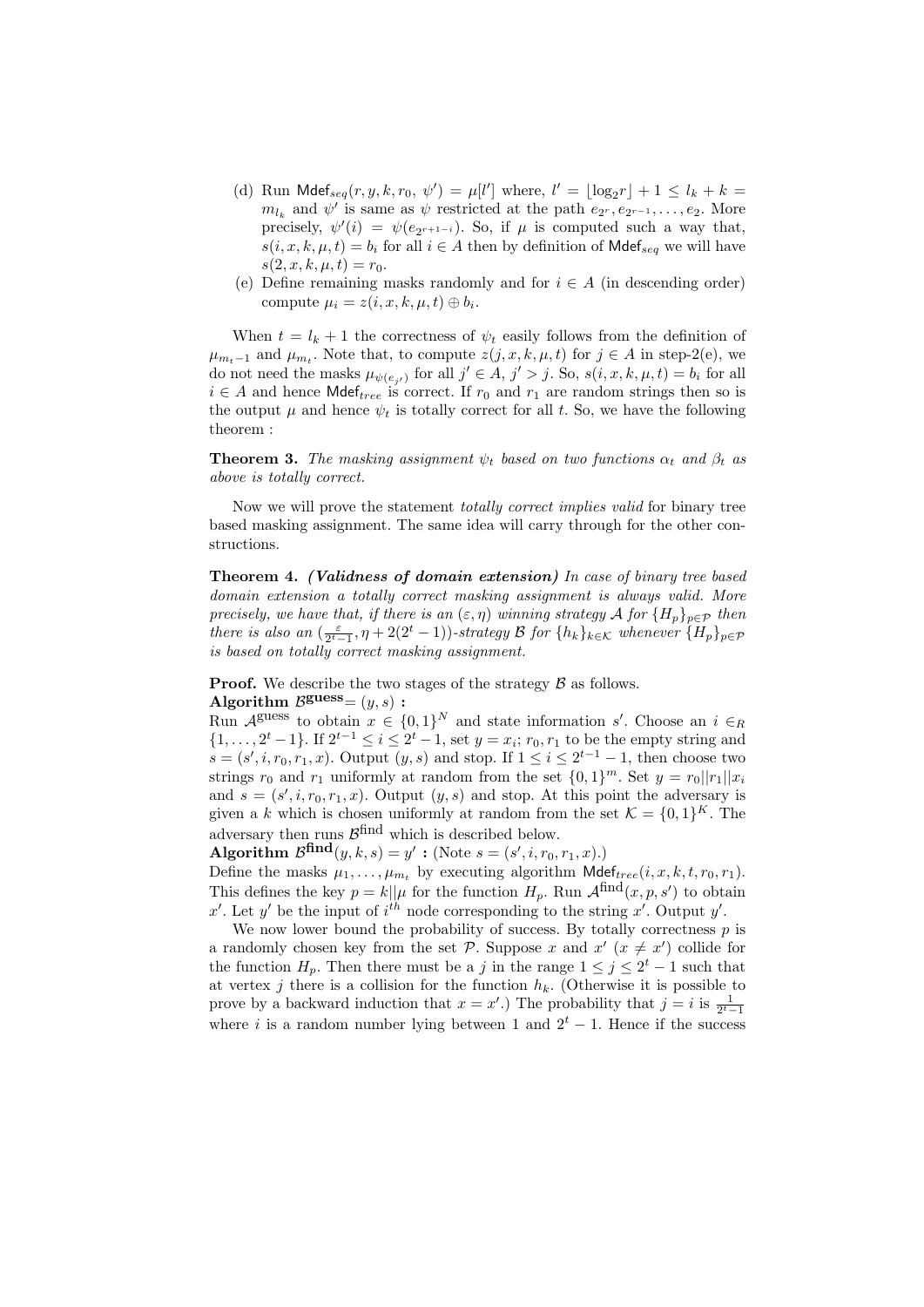probability of A is at least  $\epsilon$ , then the success probability of B is at least  $\frac{\epsilon}{2^t-1}$ . Also the number of invocations of  $h_k$  by  $\mathcal B$  is equal to the number of invocations of  $h_k$  by A plus at most  $2(2^t - 1)$ . This completes the proof.

**Theorem 5.** The speed-up of our algorithm over the sequential algorithm in Section 4 is by a factor of  $\frac{2^t-1}{t}$ .

**Proof.** This algorithm hashes a message of length  $n(2^t - 1) - m(2^t - 2)$  into a digest of length  $m$  using  $t$  parallel rounds. The time taken by a single parallel round is proportional to the time required by a single invocation of the hash function  $h_k$ . The sequential construction require  $2^t - 1$  invocations of the hash function  $h_k$  on a message of length  $n(2^t - 1) - m(2^t - 2)$ . Hence, the speed-up of the binary tree algorithm over the sequential algorithm is by a factor of  $\frac{2^t-1}{t}$ .

Remark : The speed-up achieved by our algorithm is substantial even for moderate values of  $t$ . Such speed-up will prove to be advantageous for hashing long messages.

**Theorem 6.** The number of masks for this algorithm is  $t + O(log_2^* t)$ .

**Proof.** From the recurrence relation it is clear that  $2^{2^{l_k}} > l_{k+1} > 2^{l_k}$ . So,  $\log_2^*(l_k) + 1 \leq \log_2^*(l_{k+1}) \leq \log_2^*(l_k) + 2$  and hence  $\log_2^*(l_k) = \theta(k)$  i.e.  $\log_2^*(l_k)$ and k are of same order. So, for all  $l_k \leq t < l_{k+1}$ ,  $m_t - t = k = O(\log_2^* t)$ .

## 6 Non-Complete l-ary Tree based Construction

Our first new construction IBTC is based on the complete binary tree. In this section we present a new parallel construction for a UOWHF based on a 4-ary directed tree which is not complete.

We will first define the generic algorithm based on the 4-ary directed tree  $T_t = (V_t, E_t)$  for  $t \geq 4$  (See this notation in Section 3). For  $t = 2$  and  $t = 3$ , we can define the algorithm based on the binary and 3-ary tree based construction (See Section 6.3), respectively.

Like previous constructions, any function  $\psi_t : E_t \to [1, l]$  is a masking assignment. Let  $x = x_1 ||x_2|| \dots ||x_{2^t}$  be the input message of length N. Given  $\psi_t, x$ , and  $p = k||\mu, H_p(x)$  is computed by the following algorithm. This is depicted in Figure 2. In this section a, b, c and d denote the output of  $g(t)$ .

- 1. **Input:**  $x = x_1 ||x_2|| \cdots ||x_{2^t}$  and  $p = k||\mu_1||\mu_2|| \ldots ||\mu_l$ .
- 2. If  $2^{a+b+c}(2^d-1) < i \leq 2^t$  then  $z_i = h_k(x_i)$ .
- 3. If  $d = 1$  then goto step 4.
	- (a) For  $j = 2^{\overline{d}} 2$  down to 1 do For  $j2^{a+b+c} < i \le (j+1)2^{a+b+c}$ ,  $z_i = h_k(s_{i+2^{a+b+c}}||x_i)$  where  $s_i =$  $z_i \oplus \mu_{\psi_t(e_i)}$  (This notation is also same in the following procedure).

4. For  $2^{a+b}(2^c-1) < i \leq 2^{a+b+c}, z_i = h_k(s_{i+2^{a+b+c}}||x_i)$ .

5. If  $c = 1$  go to step 6.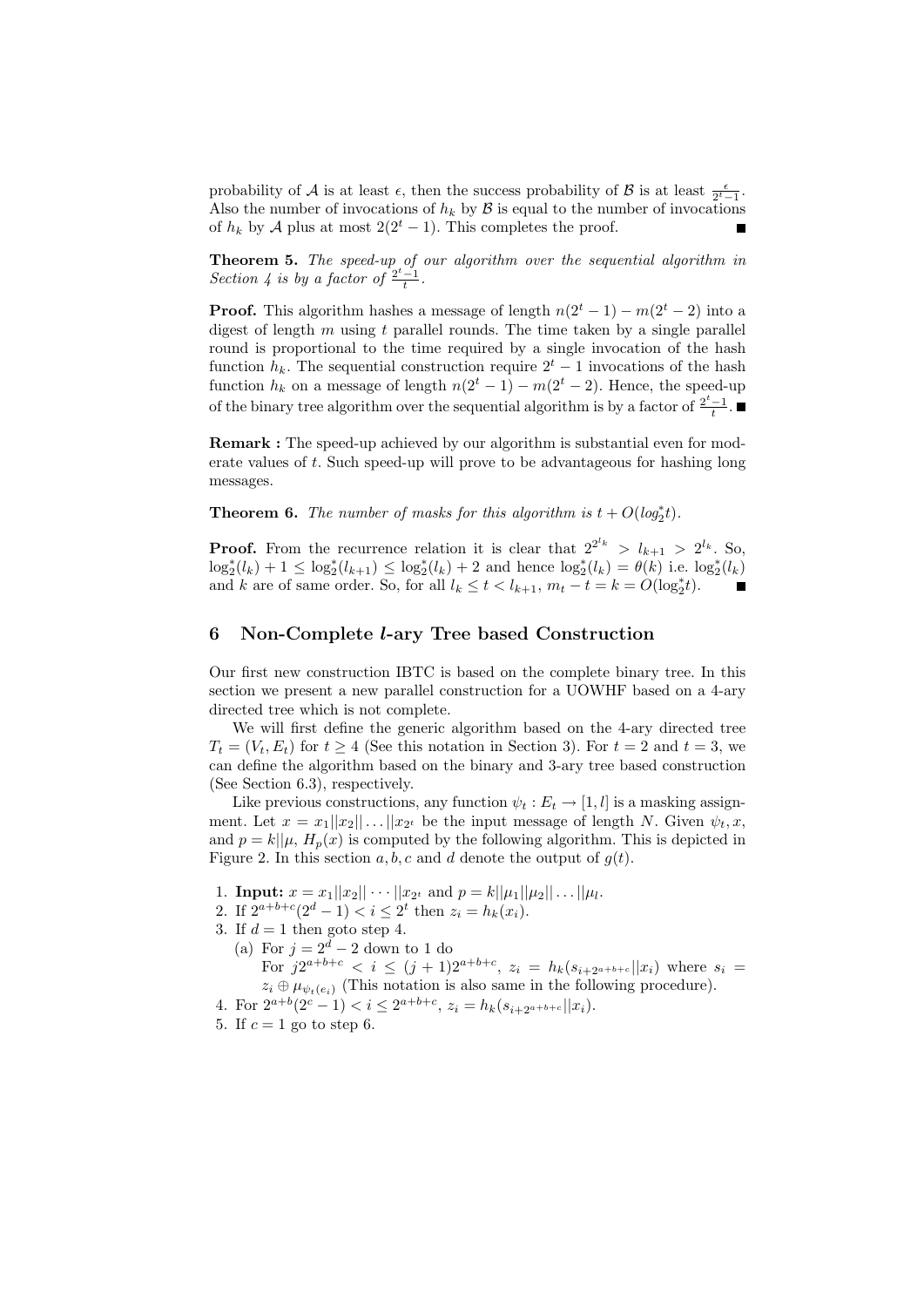

Fig. 2. 4-dimensional parallel algorithm ( $t = 6$  and  $x = x_1 || \dots || x_{26}$ . Note that  $g(6) =$  $(2, 2, 1, 1)$  and  $|x_1| = \cdots = |x_3| = n - 4m$ ,  $|x_4| = \cdots = |x_{12}| = n - 3m$ ,  $|x_{13}| = \cdots = |x_{1n}|$  $|x_{16}| = n - 2m$ ,  $|x_{17}| = \cdots = |x_{32}| = n - m$ , and  $|x_{33}| = \cdots = |x_{26}| = n$ . · means  $h_k(\cdot).$ 

(a) For  $j = 2<sup>c</sup> - 2$  down to 1 do For  $j2^{a+b} < i \le (j+1)2^{a+b}$ ,  $z_i = h_k(s_{i+2^{a+b}} || s_{i+2^{a+b+c}} || x_i)$ . 6. For  $2^a(2^b-1) < i \leq 2^{a+b}$ ,  $z_i = h_k(s_{i+2^{a+b}} || s_{i+2^{a+b+c}} || x_i)$ . 7. If  $b = 1$  go to step 8. (a) For  $j = 2^b - 2$  down to 1 do For  $j2^a < i \le (j+1)2^a$ ,  $z_i = h_k(s_{i+2^a}||s_{i+2^{a+b}}||s_{i+2^{a+b+c}}||x_i)$ . 8. For  $i = 2^a$ ,  $z_i = h_k(s_{i+2^a}||s_{i+2^{a+b}}||s_{i+2^{a+b+c}}||x_i)$ . 9. For  $i = 2^a - 1$  down to  $1, z_i = h_k(s_{i+1}||s_{i+2^a}||s_{i+2^{a+b}}||s_{i+2^{a+b+c}}||x_i)$ . 10. Output:  $z_1$ .

We say that, the above non-complete 4-ary tree based construction is based on the masking assignment  $\psi_t$ . Here, we need some definitions in order to consider the correctness of  $\psi_t$ .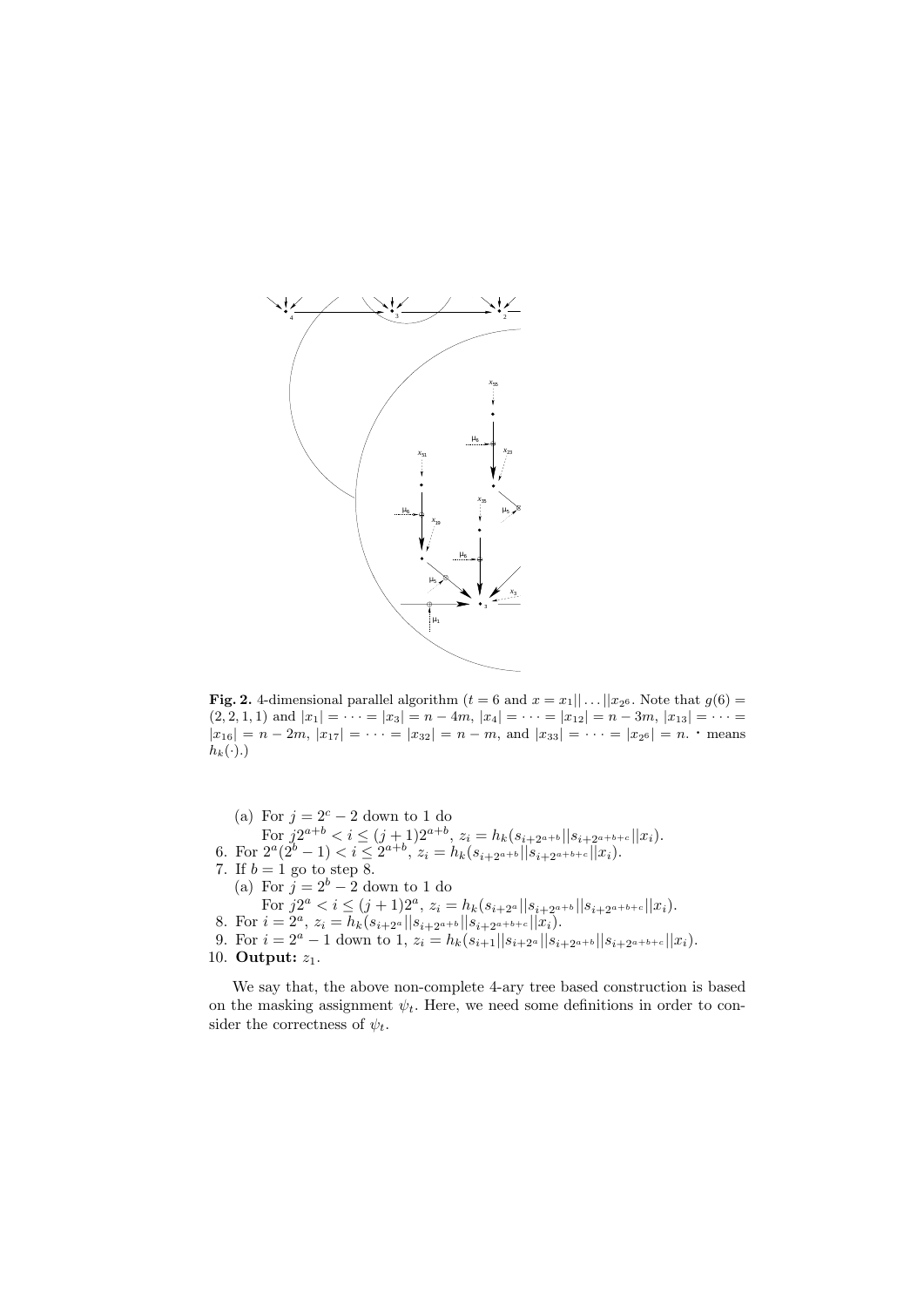- 1. We will write  $s(i, x, k, \mu, t)$ ,  $z(i, x, k, \mu, t)$  for  $s_i$  and  $z_i$ , respectively.
- 2.  $\epsilon$  means the empty string.
- 3. For each node  $1 \leq i \leq 2^{a+b+c}(2^d-1)$ ,
	- (a) Define  $s^0(i, x, k, \mu, t)$  as  $s(i + 1, x, k, \mu, t)$  for  $1 \leq i < 2^a$  and as  $\epsilon$  for  $2^a \leq i \leq 2^{a+b+c} (2^d - 1).$
	- (b) Define  $s^1(i, x, k, \mu, t)$  as  $s(i + 2^a, x, k, \mu, t)$  for  $1 \le i \le 2^a(2^b 1)$  and as  $\epsilon$  for  $2^a(2^b - 1) < i \leq 2^{a+b+c}(2^d - 1)$ .
	- (c) Define  $s^2(i, x, k, \mu, t)$  as  $s(i+2^{a+b}, x, k, \mu, t)$  for  $1 \le i \le 2^{a+b}(2^c-1)$  and as  $\epsilon$  for  $2^{a+b}(2^c-1) < i \leq 2^{a+b+c}(2^d-1)$ .
	- (d) Define  $s^3(i, x, k, \mu, t)$  as  $s(i+2^{a+b+c}, x, k, \mu, t)$  for  $1 \le i \le 2^{a+b+c}(2^d-1)$ .

Therefore the input of  $i^{th}$  node can be represented by  $s^0(i, x, k, \mu, t)$   $||s^1(i, x, k, \mu, t)||$  $|t\rangle||s^2(i, x, k, \mu, t)||s^3(i, x, k, \mu, t)||x_i$  for  $1 \leq i \leq 2^{a+b+c}(2^d-1)$ .

We will say that  $\psi_t$  is **correct** if, for each  $1 \leq i \leq 2^{a+b+c}(2^d-1)$ , there is an algorithm  $\mathsf{Mdef}_{\mathit{ddim}}(i, x, k, t, r_0, r_1, r_2, r_3, \psi_t)$ , where  $r_0$  is a m-bit string if  $1 \leq i < 2^a$  and  $\epsilon$  if  $2^a \leq i \leq 2^a(2^b-1)$ ,  $r_1$  is a m-bit string if  $1 \leq i \leq 2^a(2^b-1)$ and  $\epsilon$  if  $2^a(2^b-1) < i \leq 2^{a+b}(2^c-1)$ ,  $r_2$  is a m-bit string if  $1 \leq i \leq 2^{a+b}(2^c-1)$ and  $\epsilon$  if  $2^{a+b}(2^c-1) < i \leq 2^{a+b+c}(2^d-1)$ , and  $r_3$  is a m-bit string for  $1 \leq i \leq$  $2^{a+b+c}(2^d-1)$  which outputs  $\mu = \mu_1 || \cdots || \mu_l$  such that  $s^j(i, x, k, \mu, t) = r_j$  for  $0 \leq j \leq 3$ .  $\psi_t$  is **totally correct** if the output  $\mu$  of the mask defining algorithm is random string provided  $r_0$ ,  $r_1$ ,  $r_2$  and  $r_3$  are random strings and other inputs are fixed.

#### 6.1 4-Dimensional Domain Extender

Our second new parallel construction uses the following masking assignment  $\psi_t : E_t \to [1, t]$ . The map represents the assignment of masks to the directed edges. Here we present our definition of  $\psi_t$  which needs t masks for 4-dimensional construction. Intuitively, the map  $\psi_t$  is made from expanding the mask assigning method of Shoup's sequential construction into four directions. At first, we define four functions  $\alpha_t$ ,  $\beta_t$ ,  $\gamma_t$ , and  $\delta_t$  as follows.

- 1.  $\alpha_t : [1, 2^a 1] \to [1, a]$  is defined by  $\alpha_t(i) = 1 + \nu_2(2^a i)$ .
- 2.  $\beta_t : [1, 2^b 1] \to [a + 1, a + b]$  is defined by  $\beta_t(i) = a + 1 + \nu_2(2^b i)$ .
- 3.  $\gamma_t : [1, 2^c 1] \to [a+b+1, a+b+c]$  is defined by  $\gamma_t(i) = a+b+1+\nu_2(2^c i)$ .
- 4.  $\delta_t : [1, 2^d 1] \to [a+b+c+1, t]$  is defined by  $\delta_t(i) = a+b+c+1+\nu_2(2^d i)$ .

Our masking assignment  $\psi_t(e_i)$  is defined as follow:

- 1.  $\psi_t(e_i) = \alpha_t(j)$  if  $2 \le i \le 2^a$  and  $j = i 1$ .
- 2.  $\psi_t(e_i) = \beta_t(j)$  if  $2^a < i \leq 2^{a+b}$  and  $j2^a < i \leq (j+1)2^a$ .
- 3.  $\psi_t(e_i) = \gamma_t(j)$  if  $2^{a+b} < i \leq 2^{a+b+c}$  and  $j2^{a+b} < i \leq (j+1)2^{a+b}$ .
- 4.  $\psi_t(e_i) = \delta_t(j)$  if  $2^{a+b+c} < i \leq 2^t$  and  $j2^{a+b+c} < i \leq (j+1)2^{a+b+c}$ .

Now we will prove that the above  $\psi_t$  is totally correct.

**Theorem 7.** The masking assignment  $\psi_t$  based on four functions  $\alpha_t$ ,  $\beta_t$ ,  $\gamma_t$  and  $\delta_t$  as above is totally correct.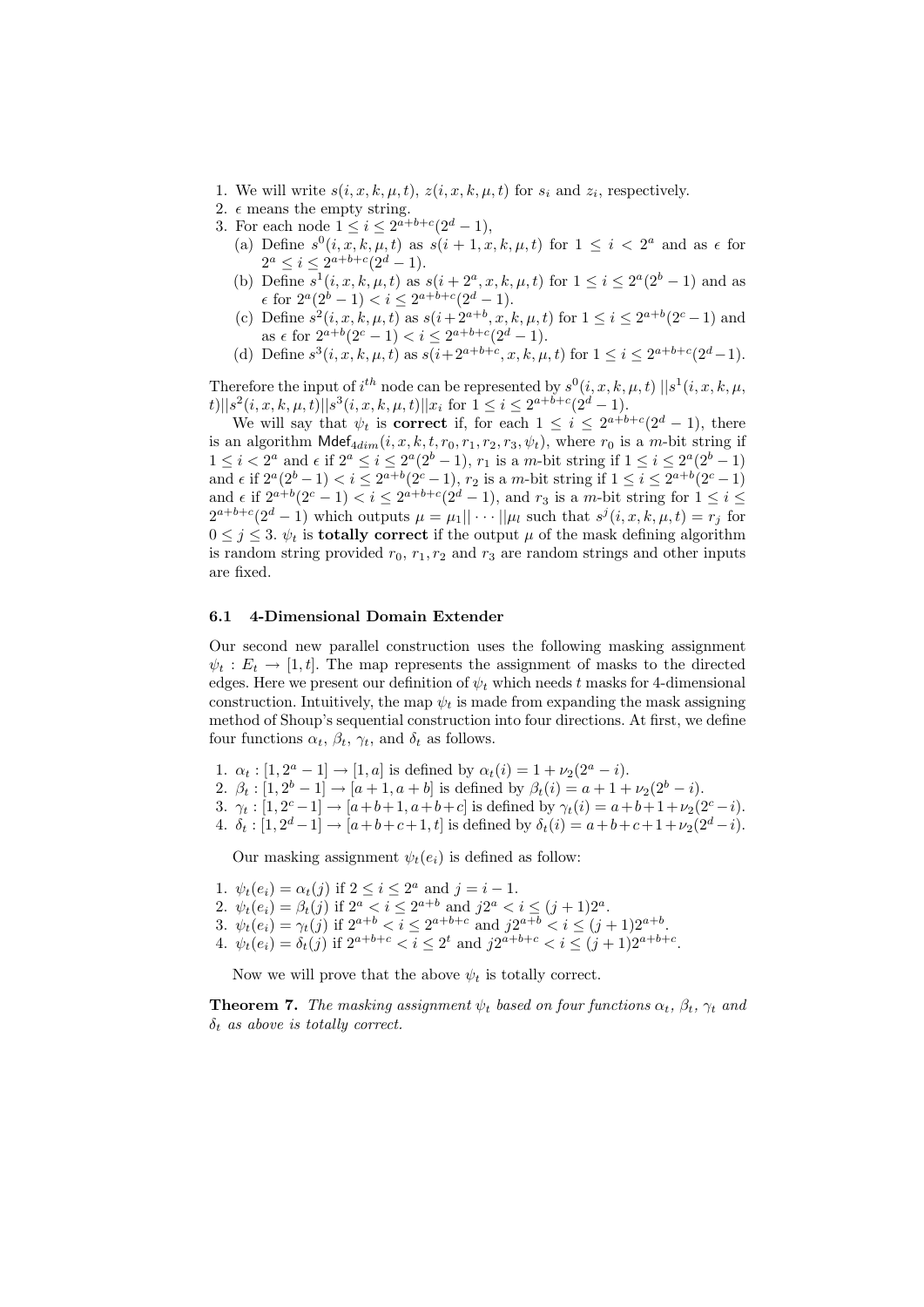**Proof.** We will define the mask defining algorithm  $\mathsf{Mdef}_{4dim}$ . **Input:**  $k, x, i, r_0, r_1, r_2, r_3, \psi_t$ **output:**  $\mu = \mu_1 || \dots || \mu_t$  such that  $s^j(i, x, k, \mu, t) = r_j$  for  $0 \le j \le 3$ .

We can define Mdef<sub>4dim</sub> for each case  $j \in \{1, 2, 3, 4\}$  where

1.  $1 \leq i < 2^a$ . 2.  $2^a \leq i \leq 2^a (2^b - 1)$ . 3.  $2^a(2^b - 1) < i \leq 2^{a+b}(2^c - 1)$ . 4.  $2^{a+b}(2^c-1) < i \leq 2^{a+b+c}(2^d-1)$ .

But we will present the specific procedure of  $\mathsf{Mdef}_{4dim}$  for only case 1 since the other cases are very similar and much simpler than case 1. Let  $1 \leq i < 2<sup>a</sup>$ .

- 1. (a) Let  $D = 2^d 1$ . Let  $\psi' : [1, D] \to [1, t]$  be a masking assignment such that  $\psi'(j) = \psi_t(e_{i+(D+1-j)2^{a+b+c}})$  where  $j \in [1, D]$ .
	- (b) Let  $y^3 = y_0^3 ||y_1^3|| \dots ||y_D^3$  where,  $y_v^3 = x_{i+(D-v)2^{a+b+c}}$  for  $0 \le v \le D-1$ and  $y_D^3 = r_0 ||r_1||r_2||x_i$ . Note that  $|y_0^3| = n$  and  $|y_j^3| = n - m$  for  $1 \le j \le n$ D.
	- (c) Run Mdef<sub>seq</sub> $(D, y^3, k, r_3, \psi')$  to get an output  $\mu[a + b + c + 1, t]$ .
	- (d) Set  $\mu = \mu[t] = \mu'[a+b+c]] \mu[a+b+c+1,t]$ , where  $\mu'[a+b+c]$  is the  $m(a + b + c)$ -bit zero string.
- 2. (a) Let  $C = 2<sup>c</sup> 1$ . Let  $\psi'' : [1, C] \rightarrow [1, t]$  be a masking assignment such that  $\psi''(j) = \psi_t(e_{i+(C+1-j)2^{a+b}})$  where  $j \in [1, C]$ .
	- (b) Let  $y^2 = y_0^2 ||y_1^2|| \dots ||y_C^2$ , where  $y_v^2 = s^3(i + (C v)2^{a+b}, x, k, \mu, t)$  $x_{i+(C-v)2^{a+b}}$ , for  $0 \le v \le C-1$  and  $y_C^2 = r_0||r_1||r_3||x_i$ .
	- (c) Run Mdef<sub>seq</sub> $(C, y^2, k, r_2, \psi'')$  to get an output  $\mu[a + b + 1, a + b + c]$ .
	- (d) Set  $\mu = \mu[t] = \mu'[a+b] || \mu[a+b+1, a+b+c] || \mu[a+b+c+1, t]$ , where  $\mu'$ [a + b] is the  $m(a + b)$ -bit zero string.
- 3. (a) Let  $B = 2^b 1$ . Let  $\psi''' : [1, B] \to [1, t]$  be a masking assignment such that  $\psi'''(j) = \psi_t(e_{i+(B+1-j)2^a})$  where  $j \in [1, B]$ .
	- (b) Let  $y^1 = y_0^1 ||y_1^1|| \dots ||y_B^1$ , where  $y_v^1 = s^2(i + (B v)2^a, x, k, \mu, t) || s^3(i +$  $(B-v)2^a, x, k, \mu, t$ || $x_{i+(B-v)2^a}$ , for  $0 \le v \le B-1$  and  $y_B^1 = r_0||r_2||r_3||x_i$ .
	- (c) Run Mdef<sub>seq</sub> $(B, y^1, k, r_1, \psi^{\prime\prime\prime})$  to get an output  $\mu[a+1, a+b]$ .
	- (d) Set  $\mu = \mu[t] = \mu'[a] || \mu[a+1, a+b] || \mu[a+b+1, a+b+c] || \mu[a+b+c+1, t],$ where  $\mu'[a]$  is the ma-bit zero string.
- 4. (a) Let  $u = 2^a i$  and  $A = 2^a 1$ . Let  $\psi'''' : [1, A] \to [1, t]$  be a masking assignment such that  $\psi'''(j) = \psi_t(e_{A+2-j})$  where  $j \in [1, A]$ .
	- (b) Let  $y^0 = y_0^0 ||y_1^0|| \dots ||y_A^0$  where,  $y_v^0 = s^1(A + 1 v, x, k, \mu, t) ||s^2(A +$  $1-v, x, k, \mu, t$ )|| $s^3(A+1-v, x, k, \mu, t)$ || $x_{A+1-v}$  for  $0 \le v \le A-1$  and  $y_A^0 = 1^{3m} ||x_1.$
	- (c) Run Mdef<sub>seq</sub> $(u, y^0, k, r_0, \psi''')$  to get an output  $\mu[a]$ .
- 5. Output  $\mu[t] = \mu[a] || \mu[a+1, a+b] || \mu[a+b+1, a+b+c] || \mu[a+b+c+1, t].$

It is easy to check that  $s^j(i, x, k, \mu, t) = r_j$  for  $0 \le j \le 3$ . Therefore Mdef<sub>4dim</sub> is correct for  $1 \leq i \leq 2^a - 1$ . If  $r_0, r_1, r_2$ , and  $r_3$  are random strings then so is the output  $\mu$  and hence  $\psi_t$  is totally correct for  $1 \leq i \leq 2^a - 1$ . The other cases are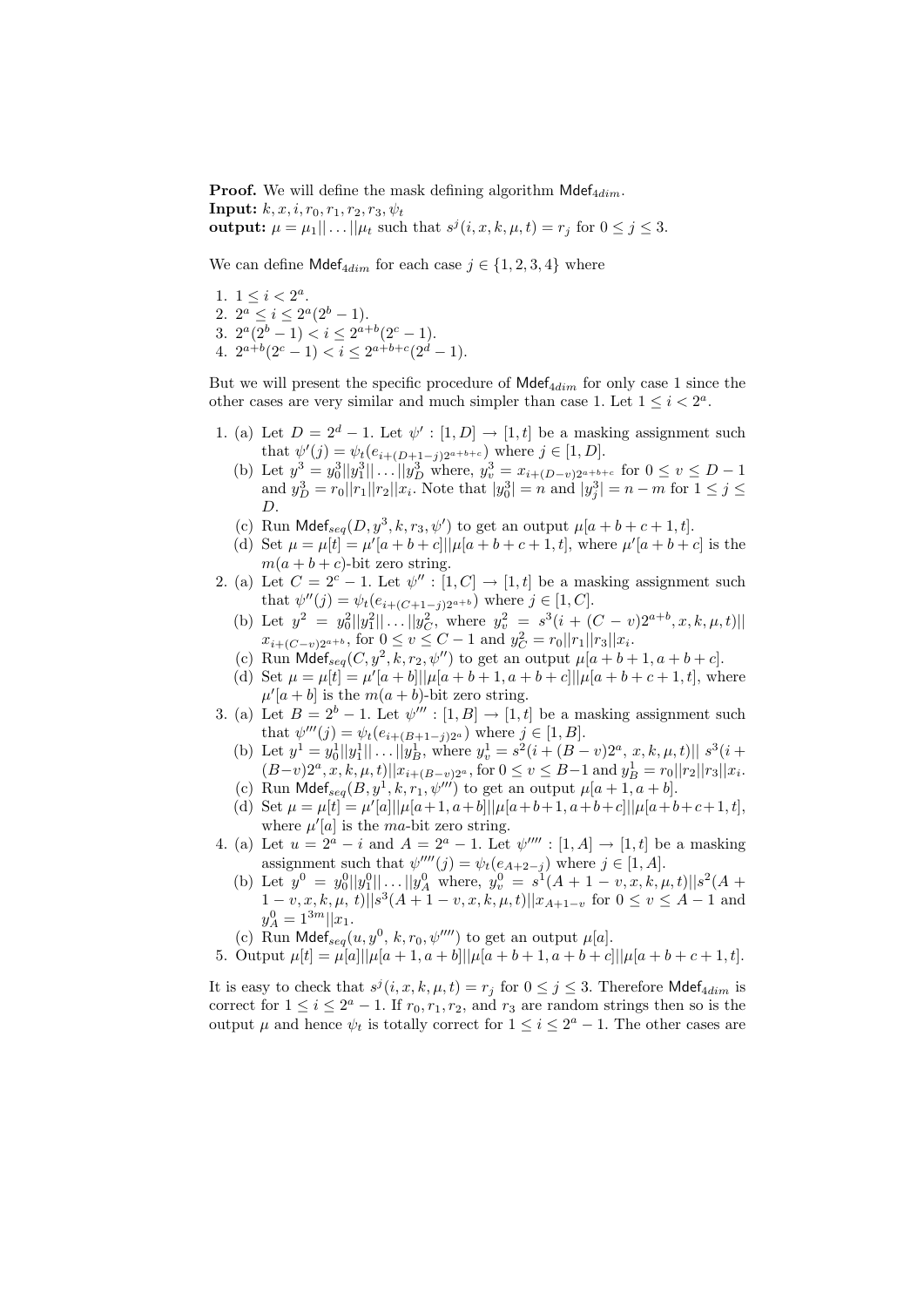very similar. So we omit the proof for these cases.

The following theorem shows that if  $\{h_k\}_{k\in\mathcal{K}}$  is a UOWHF, then so is  ${H_n}_{n \in \mathcal{P}}$ . Using the fact that  $\psi_t$  is totally correct, we can prove this theorem in a much similar way in the proof of Theorem 4. So we omit this proof.

**Theorem 8.** (Validness of domain extension) In case of  $\frac{1}{4}$ -dimensional domain extension a totally correct masking assignment is always valid. More precisely, if there is an  $(\varepsilon, \eta)$ -extended strategy for  $\{H_p\}_{p\in\mathcal{P}}$  then there is an  $(\frac{\varepsilon}{2^t},\eta+2^{t+1})$ -strategy for  $\{h_k\}_{k\in\mathcal{K}}$  whenever  $\{H_p\}_{p\in\mathcal{P}}$  is based on a totally correct masking assignment.

We now show the speed-up of 4-dimensional construction over the sequential construction. For the sake of simplicity we do not describe the case of  $t \neq$ 0 mod 4.

Theorem 9. The speed-up of 4-dimensional construction over the sequential construction in Section 4 is by a factor of  $\frac{2^t}{2^{2+t}}$  $\frac{2^{\epsilon}}{2^{2+t/4}-3}$  if  $t \equiv 0 \mod 4$ .

**Proof.** 4-dimensional construction hashes a message of length  $n2^t - m(2^t - 1)$ into a digest of length m using  $2^a + 2^b + 2^c + 2^d - 3$  parallel rounds. Therefore, if  $t \equiv 0 \mod 4$  then  $4 \times 2^{t/4} - 3$  parallel rounds are need to hash a message of length  $n2^t - m(2^t - 1)$ . The time taken by a single parallel round is proportional to the time required by a single invocation of the hash function  $h_k$ . The sequential construction requre  $2<sup>t</sup>$  invocations of the hash function  $h<sub>k</sub>$  on a message of length  $n2^t - m(2^t - 1)$ . Hence, the speed-up of the 4-dimensional construction over the sequential construction is by a factor of  $\frac{2^t}{2^2+t}$  $\frac{2^{c}}{2^{2+t/4}-3}$  if  $t \equiv 0 \mod 4$ .

By the definition of the masking assignment of 4-dimensional construction, the following theorem is clear.

Theorem 10. The number of masks for 4-dimensional construction is t.

#### 6.2 Optimality of the 4-Dimensional Domain Extender

In [4] Mironov proved that among all the sequential algorithms Shoup's algorithm reuses the masks as much as possible. This means that among all the sequential algorithms there is no algorithm which has a more smaller key expansion than Shoup's algorithm.

As Mironov did in [4], we can also ask whether the masks can be re-used even more in the 4-dimensional domain extender. But, luckily, we can easily answer the question using the recent result of Sarkar [8]. Furthermore, using the result, we can prove that the key length expansion of the 4-dimensional domain extender is the minimum possible for any algorithms in a large class of "natural" domain extending algorithms including all the 4-dimensional type algorithms and all the previously proposed algorithms.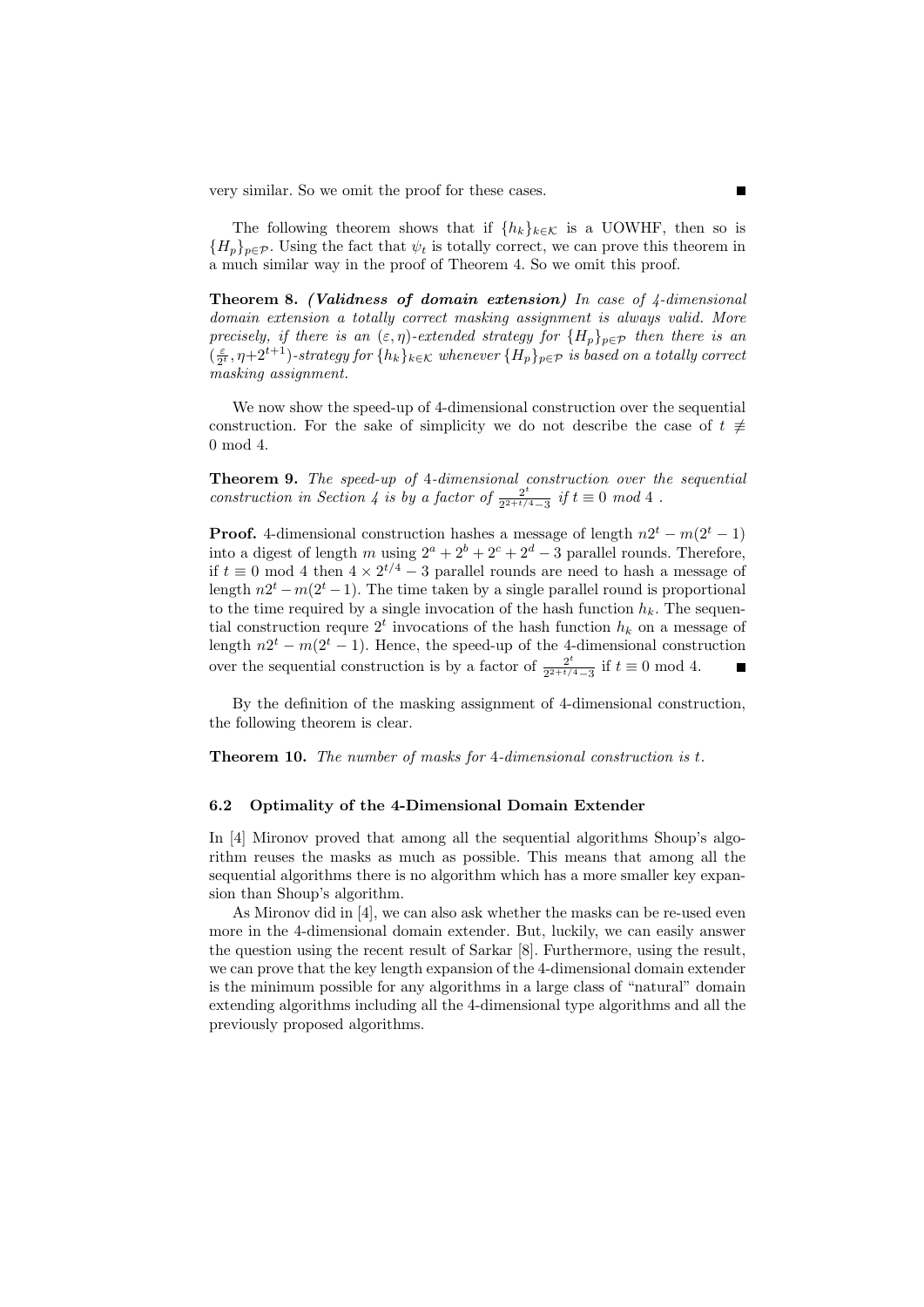| Parameter                 | Shoup $[10]$    | $l$ -DIM $(l > 2)$                               | <b>IBTC</b>  | Sarkar [8]                                        |
|---------------------------|-----------------|--------------------------------------------------|--------------|---------------------------------------------------|
| seq/par                   | sequential      | parallel                                         | parallel     | parallel                                          |
| message length            | $2^{t}n$        | $2^{t}n$                                         | $(2^t - 1)n$ | $(2^t - 1)n$                                      |
|                           | $-(2^t-1)m$     | $-(2^t-1)m$                                      | $-(2^t-2)m$  | $-(2^t-2)m$                                       |
| $\#$ invocations of $h_k$ | $\mathcal{D}^L$ | $\mathbf{a}$                                     | $2^t - 1$    | $2^t-1$                                           |
| $#$ masks                 |                 |                                                  |              | $ t + O(\log_2 t) t + \lceil \log_2 t \rceil - 1$ |
| $\#$ rounds               | $2^t$           | $ l2^{t/l} - l + 1(t \equiv 0 \mod l) $          |              |                                                   |
| speed-up                  |                 | $\frac{2^t}{l2^{t/l}-l+1}$ $(t \equiv 0 \mod l)$ | $2^{i} - 1$  | $2^{t} - 1$                                       |

Table 2. Specific comparison of domain extenders for UOWHF

In [8] Sarkar provided a generic lower bound on the key length expansion required for securely extending the domain of a UOWHF. He first defined the large class  $A$  of "natural" domain extending algorithms. Then he proved that for any  $A \in \mathcal{A}$  such that A is correct for s invocations of  $h_k$  the number of masks required by A is at least  $\lceil \log_2 s \rceil$ . (Details can be found in section 4 of [8].) Note that Shoup's algorithm is an element of the class  $A$ . Therefore, it follows that Shoup's algorithm is optimal for the class A.

On the other hand the 4-dimensional domain extender is also an element of the class A. And note that for  $2<sup>t</sup>$  invocations of  $h_k$  the 4-dimensional domain extender uses  $t (= \lceil \log_2 2^t \rceil)$  masks to securely extend the domain of a UOWHF. Hence this shows that the 4-dimensional domain extender is also optimal for the class A.

#### 6.3 l-Dimensional Domain Extender

In the above we provided the 4-dimensional domain extender and considered the security and optimality of key length expansion. In fact the construction idea can be generalized to any *l*-dimensional domain extender  $(l \geq 2)$ . If  $n \geq lm$ , we can define the l-dimensional domain extender. We can start to define the l-dimensional domain extender with setting the function  $g(t) = (a_1, \dots, a_l)$  exactly in the similar way as we did for 4-dimensional. And the whole specification of l-dimensional domain extender can be similarly defined by using the description method of the 4-dimensional domain extender. We can also consider the security and optimality of the l-dimensional domain extender as in the case of 4-dimensional domain extender.

#### 7 Comparison to Known Algorithms

In Table 2 we compare the specific performance of the different known algorithms with l-dimensional domain extender and Improved binary tree based construction. Note that the message length which can be handled varies with each of the known algorithms. For example, Shoup's and *l*-DIM can handle a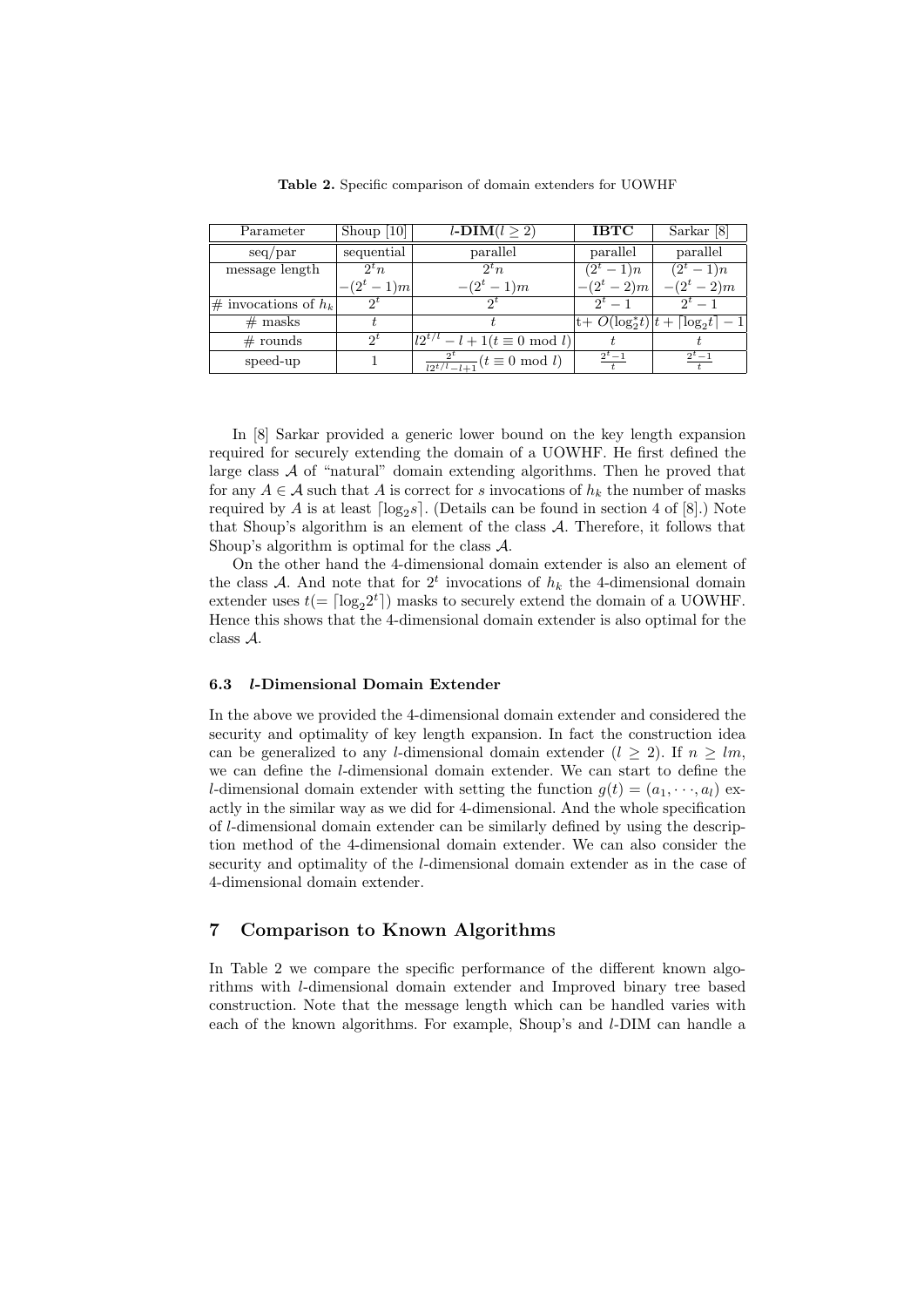$2<sup>t</sup>n-(2<sup>t</sup>-1)m$  bits message, however, Sakar's and IBTC can not handle the same length message. Therefore, we can not fix a message length in order to compare the different known algorithms with l-DIM and IBTC. Instead, we separately describe the message length for each of the algorithms as shown in Table 2.

The algorithms use one key for the base hash function and some number of m-bit mask keys. The number of masks described in Table 2 refers to the latter. The number of invocations of  $h_k$  is the total cost. The number of rounds reflects the parallelizability arising via tree-based constructions, and indicates the total time to completion. In Shoup's sequential construction it is equal to the number of invocations of  $h_k$ . Speed-up (over the sequential algorithm or Shoup) is the ratio of the number of invocations of  $h_k$  to that of rounds. For the sake of simplicity we do not describe the case of  $t \neq 0 \mod l$  in the positions of the number of rounds and speed for our l-DIM.

Table 2 shows the key length expansion of l-DIM is the same as that of Shoup's and it doesn't have the same parallalizable performance with IBTC and Sarkar's construction. But if  $l$  is getting larger, then the speed of the  $l$ -DIM is also getting near to the speed of IBTC and Sarkar. On the contrary, the parallalizable performance of IBTC is the same as that of Sarkar's and it doesn't have the same key length expansion with l-DIM and Shoup's construction.

# 8 Conclusion

In this paper we have provided two parallel domain extenders, IBTC and  $l$ -DIM, for UOWHF. Each of them has an important theoretical meaning in the study of efficient domain extanding method for UOWHF.

IBTC has the most efficient key length expansion among all the previously known *complete* l-ary  $(l > 2)$  tree based parallel constructions. But IBTC need slightly more key length expansion than Shoup's sequential construction. On the other hand, l-DIM has the same key length expansion as Shoup's. Furthermore, l-DIM and Shoup's construction are the minimum possible for any algorithms in a large class of "natural" domain extenders including all the previously proposed constructions. But l-DIM does not have the same parallelizability performance as complete *l*-ary  $(l \geq 2)$  tree based constructions.

This paper has concerned the efficient parallel construction. Of course, it would be very nice to have a parallel construction which has the optimal key length expansion and the same or more efficient parallelizability than complete tree based constructions simultaneously. But at this point, we do not have any such algorithm. Hence, in our opinion, we should separately consider both the key length expansion and the parallelizability with the same importance. And we would like to stress that the present work is important in regarding the former and the latter point of views, respectively.

We have also given a sufficient condition for valid domain extension for sequential extension and it is likely that the condition is necessary. So, that will characterize the valid domain extension for sequential construction.